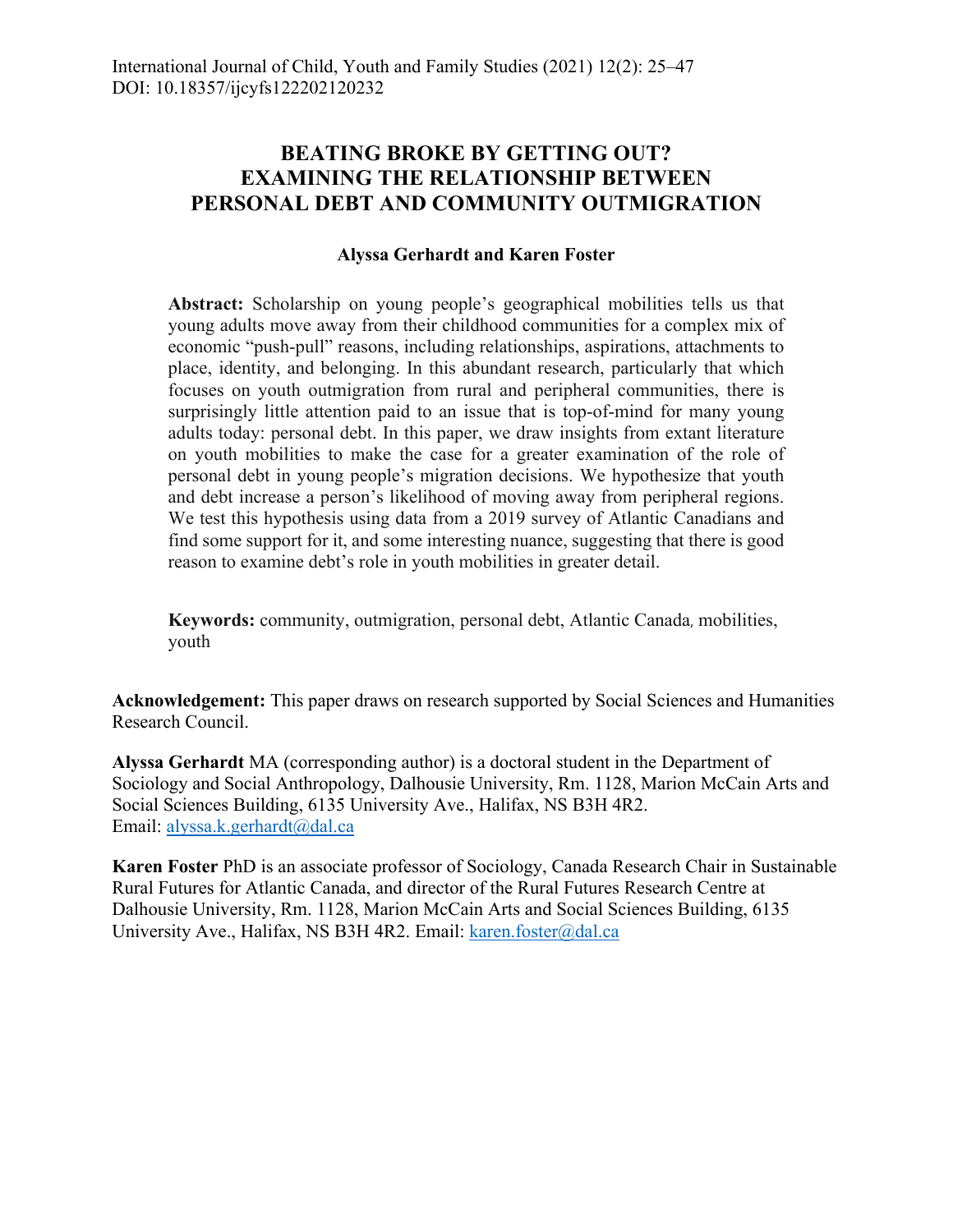Youth outmigration can be a pressing policy concern wherever populations are shrinking, aging, or not growing "fast enough" to meet expectations. From an economic development perspective, population decline or stagnation is problematic because population growth is strongly linked to gross domestic product (GDP) growth. From a community perspective, population decline can lead to loss of tax revenue, loss of services, loss of community identity, and loss of quality of life (Elshof & Bailey, 2015; Gibson et al., 2015; Harling Stalker & Phyne, 2014). These problems are apparent mainly in rural communities, but they also crop up in larger regions where populations are shrinking, aging, or stagnant and where economies are heavily dependent on exogenous markets. In many countries, including Australia and Canada, population decline in shrinking communities compels scholars to focus their attention on population renewal, and accordingly, on local youth, whose decisions to stay or leave will have the most impact on a shrinking community's demographics.

There was a tendency in early research on youth mobilities to reduce youth outmigration to purely economic factors — the "push" of high unemployment in the area and the "pull" of opportunities elsewhere. That narrow understanding of why people move was subsequently expanded by scholars who urged their fields to consider intersecting economic and non-economic factors (Foster & Main, 2018; Halfacree, 2004). After the 1990s, studies that attended to young people's identities, feelings of belonging, relationships to others, and attachments to place proliferated (Annes & Redlin, 2012; Cairns, 2014; Elder et. al, 1996; Ní Laoire, 2000). Additionally, more critical and complex articulations of economic determinants of mobility emerged, with scholars conceptualizing mobility as a social and economic resource that is not equally distributed (Evans, 2016; Norman & Power, 2015), and observing that the predisposition to migrate may well be biographical (Ní Laoire, 2000) but is also deeply related to class and shaped by an individual's socioeconomic status (Evans, 2016; Foster & Main, 2018).

Despite the primacy of scholarly focus attending to the economic factors of outmigration such as employment opportunities, local labour markets, and education — there is little to no research that examines the role of personal debt in an individual's decision to stay or leave their current community. This is surprising given the prevalence of debt in everyday life and growing sociological inquiry into this topic; as Adkins (2016) stated, debt is "central to understanding the lived present" (p. 319). Debt — student debt, mortgages, credit cards, etc. — is central to contemporary life. It inherently shapes future possibilities and people's understandings of their futures (see, e.g., Adkins, 2017; Davis & Cartwright, 2019; Kirwan et al., 2019; Kotsko, 2018; Lazzarato, 2015). On this basis, we propose that debt is a missing piece of the puzzle for discussions about community outmigration, as it could affect motivations to migrate (e.g., to earn more money to repay debts as a result of declining local economies) or it could act as a barrier to mobility.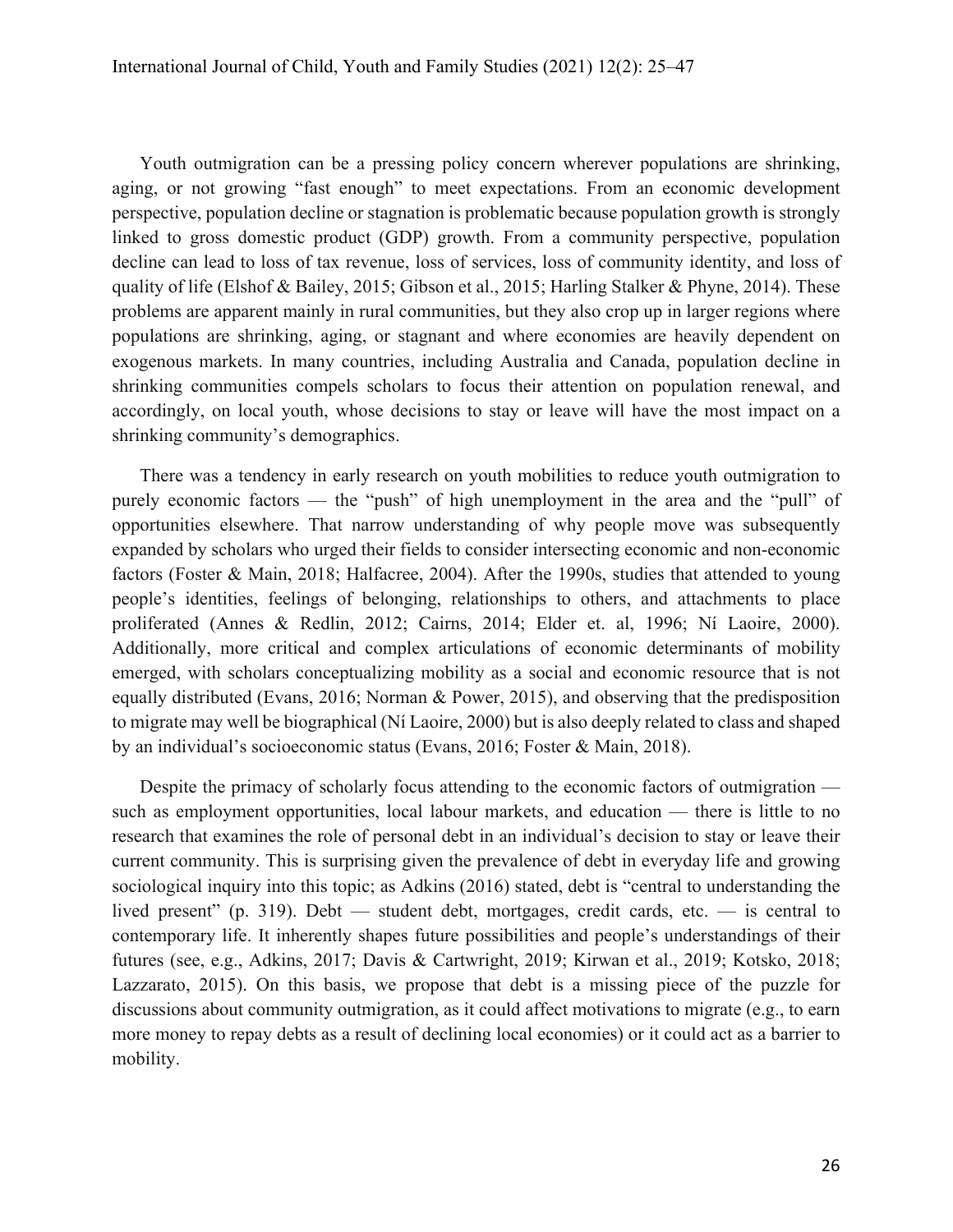This paper uses quantitative data from a regional survey conducted by the Rural Futures Research Centre at Dalhousie University on work and community in Atlantic Canada to assess the role of personal debt in plans to stay in or leave communities in the region (Foster et al., 2020). The data's limitations prevent us from making any grand conclusions, but our findings do support our main contention that personal debt might have some underexamined impact on youth outmigration. We begin this paper by reviewing the literature on rural outmigration, with a focus on socioeconomic factors such as labour markets, employment, and educational opportunities. We then review scholarship on the role of debt in 21st century economies and societies, before turning to the presentation of our own survey data and analysis.

## *Youth Outmigration from Shrinking Places*

Most of the literature on youth outmigration is about young people growing up in rural communities — the "countryside". We contend that the findings and theories that emerge from this field of study apply as well to young people growing up anywhere that population loss or stagnation is a concern. This is apparent to us as residents of Nova Scotia, in Canada's Atlantic region. Despite having a number of cities (although no major metropolitan areas), and despite some modest population growth in the past few years, the four provinces that comprise Atlantic Canada — New Brunswick, Nova Scotia, Prince Edward Island, and Newfoundland and Labrador — have been labelled Canada's "incredible shrinking region" and have, accordingly, been very concerned about population aging and loss (Ibbitson, 2015).

The scholarship on rural youth outmigration, especially that led by scholars in the United Kingdom, Ireland, Australia, and Canada, has evolved into a body of literature that resists homogenizing rural youths' experiences and identity construction (Leyshon, 2008; Looker & Naylor, 2009), emphasizes that young people have agency (Jones, 1999), and appreciates that not only economic factors, but a number of intersecting non-economic and economic factors may influence decisions to stay in or leave one's community (Foster & Main, 2018; Halfacree, 2004). For the purposes of brevity and focus in this paper, we concentrate on factors that might be categorized as "economic" — those that pertain to employment and education — even though these are only analytically separable from relational and subjective factors; in real life, all of these factors blur together.

Employment is a major economic factor. Job or career opportunities are recognized as major challenges facing youth in rural communities. Employment in rural and peripheral places is often characterized as being of lower quality: short-term, part-time, and casual, with lower pay (Alston & Kent, 2009; Bednaříková et al., 2016; Culliney, 2017; Evans, 2016; Looker & Naylor, 2009). Importantly, in most jurisdictions there might bewith employment problems, the real issue is not the lack of jobs, but the lack of good jobs (Harling Stalker & Phyne, 2014; Norman & Power, 2015).

Work in rural communities is often concentrated in either service industries, which tend toward worse working conditions and remuneration, or primary industries, which can suffer from the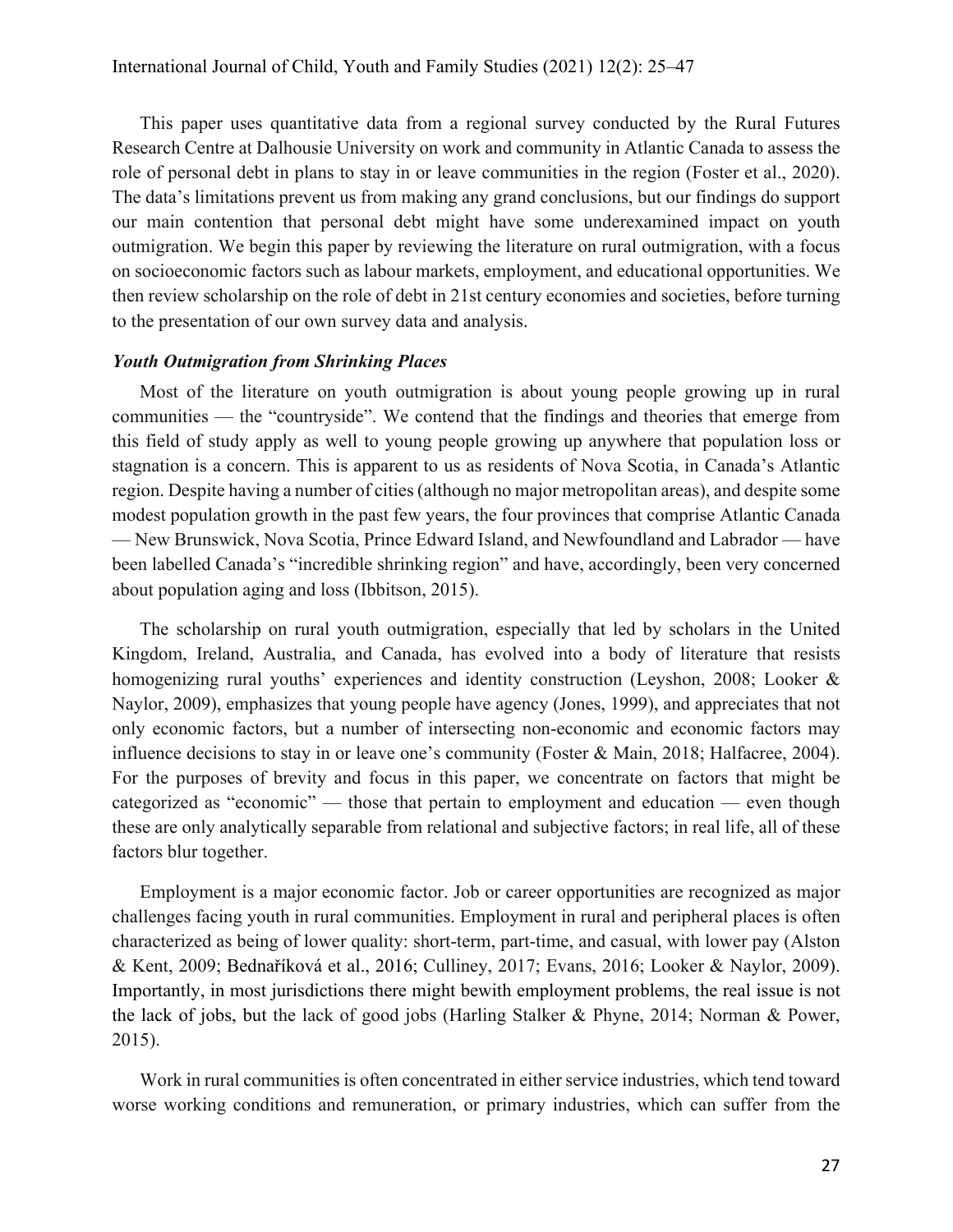stigma of "unskilled", dirty, or dangerous work that is typically gendered (Johansson, 2016; Measham & Fleming, 2014; Rauhut & Littke, 2016). Even if there are technically enough jobs available, and even if they pay decently and are enjoyable, they can still be stigmatized as the jobs a rural young adult falls into when they have no "better" option (Looker & Naylor, 2009). Young people have been found to underestimate the available job opportunities in rural and peripheral places; both an actual lack of good jobs and a perceived lack of jobs have been consistently found to influence young people's propensity to leave their communities of origin (Foster & Main, 2018).

Turning to education, there are similar challenges of access and stigma, with impacts on young adults' migration decisions., people who stay are much less likely to access post-secondary education than those who make the decision to leave home to reside in urban areas (Abbott-Chapman et al., 2014; Byun et al., 2012; Corbett, 2010; Geller, 2015; Hektner, 1995; Khan, 2015; Petrin et al., 2014; Punch & Sugden, 2013; Sherman & Sage, 2011; Theodori & Theodori, 2015). In part, this is because there are fewer post-secondary institutions in rural communities, but that is not the whole explanation. In some cases, (e.g., for young people from lower income households) affordability is an issue, because of the high cost of post-secondary education and a lack of financial resources (Alston & Kent, 2009). Yet, there are other factors besides access and affordability influencing the decision of whether to pursue post-secondary education.

Because getting educated is associated with outmigration, rural young peoples' aspirations toward post-secondary education are affected by place attachment, self-identity, and family relationships (San Antonio, 2016). Michael Corbett's work in Atlantic Canada has shown that compulsory schooling sorts rural students on the basis of their cultural capital, and directs those with the kind of cultural capital valued in local markets toward traditional local jobs (and thus, staying "home"), and those with cultural capital valued in urban centres toward higher education (and thus, outmigration; Corbett, 2006, 2007a, 2007b, 2009, 2010). Students who are successful in secondary school effectively "learn to leave" (Corbett, 2007b), while, for those who feel out of place in the classroom and whose knowledge and interests do not "resonate" there, opportunities outside the local community become "mute" (Rosa, 2019). Relatedly, wanting to leave has been linked to having parents who are from, or have lived in, an urban area, and to having parents with post-secondary education, suggesting that families pass on an appreciation for, and openness to, mobility, as well as the cultural and economic capital to make mobility happen (Foster & Main, 2018; Jones, 1999).

Corbett (2007b) found that there is also a gendered dimension to the "learning to leave" phenomenon, with men much more likely to feel alienated at school and rewarded in the local, traditional milieu; this manifests as a gendered bias in mobility, evident across the youth outmigration literature. Young women are more likely to move to urban areas (Looker & Naylor, 2009), and young women who stay in rural communities can have a more difficult time accessing educational and economic opportunities than their male counterparts (Alston & Kent, 2009; Corbett, 2007a; Looker & Naylor, 2009).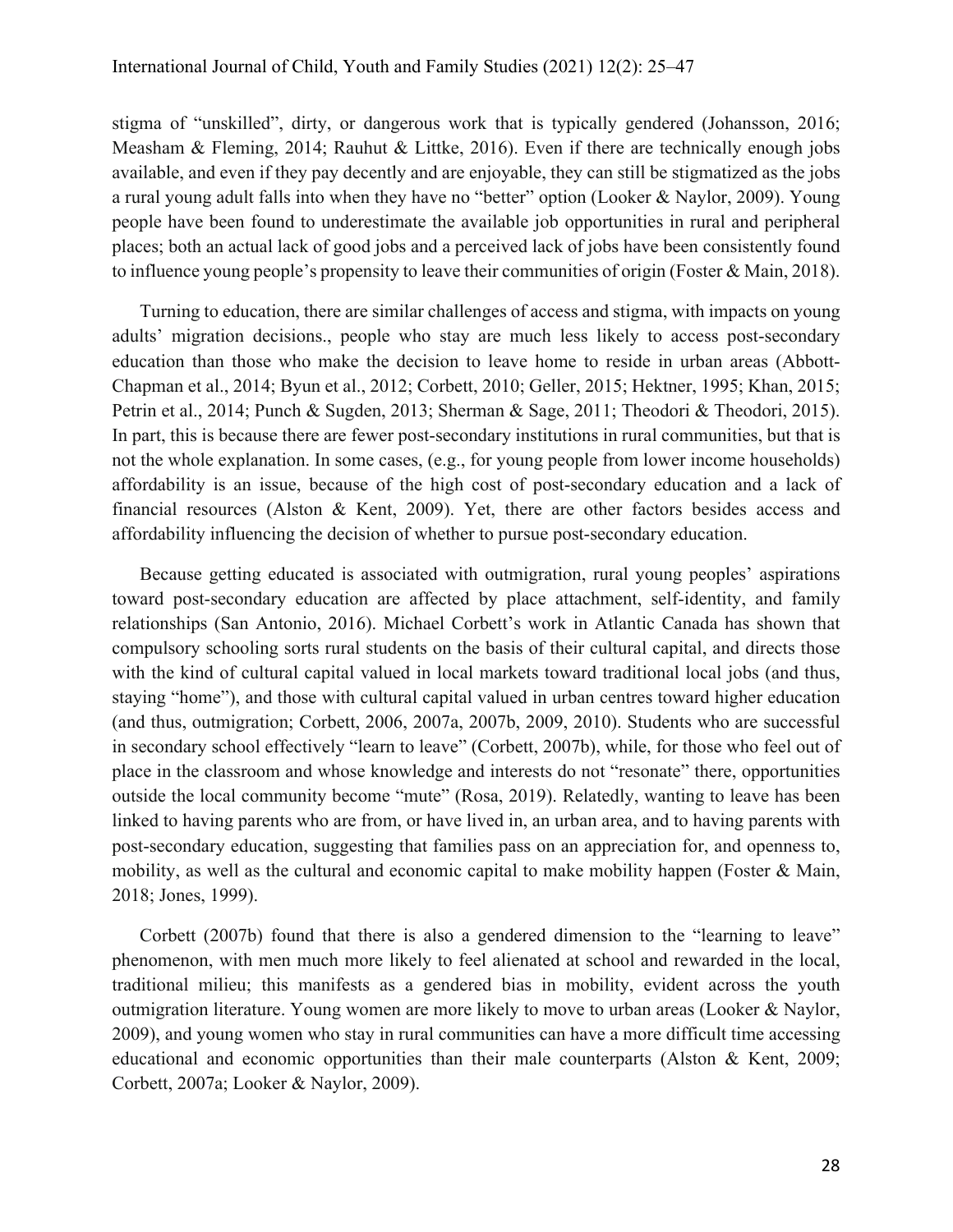Both Corbett (2007a) and Norman and Power (2015) found that for young women living in Atlantic Canada, upward mobility was associated with *outward* mobility, especially in terms of formal education. In a more recent study, Power and Norman (2019) examine how gender relations in rural areas inform possible mobilities, particularly in the context of resource extraction industries. Embedded practices over the life course result in conventions of men working outdoors with their hands, and in contrast, women working indoors, often in positions where they provide care and services to others. Gendered structures of labour, opportunity, and social relations intersect with forms of discrimination and patterns of inequality, such as those associated with race and sexuality (Annes & Redlin, 2012; Cairns, 2013), but we must limit our discussion of these factors as our data do not permit any further analysis along these lines. For our purposes, the takeaway from the foregoing discussion is that young people, and especially women, leave their home communities in pursuit of, and then because of, higher education. Moreover, income can be expected to impact migration: people from extremely low income households might be compelled to migrate to earn more money, while those who have very high incomes are expected and able to move in pursuit of opportunities. We do not dispute these well-established points, but we do wish to illuminate one factor in household and individual resources that does not get much attention in youth outmigration research: personal debt.

#### *Personal Debt*

Debt is central to everyday lived experience in the current phase of capitalism, which is often characterized by scholars as "neoliberal" (Bowsher, 2018; Chakravatty & Ferreira da Silva, 2012; Lazzarato, 2012, 2015; Soderberg, 2014). In *A Brief History of Neoliberalism*, Harvey (2007) regarded this era as having begun approximately four decades ago, in the late 1970s to early 1980s. Although fleshing out the term *neoliberalism —* which is notably contested and complex — is beyond the scope of this paper, it is sufficient to explain that neoliberalism is both a theory and a practice (which Harvey refers to as "neoliberalization"), in which a market rationale is imposed onto both the state and the social world (Brown, 2006; Harvey, 2007). Market terms come to decipher and define non-market relations as the terms find application beyond the economic and into the social, political, educational, and cultural realms of society (Brown, 2011; Foucault, 2008).

Scholars have noted the importance of debt as a mechanism for capitalist accumulation in the neoliberal era. *Debt servicing* — the interest and principal amounts paid on debts by wage earners — facilitates the precaritization and flexibilization of labour (Barba & Pivetti, 2009) and the capture and redistribution of wealth from the poor to the rich, while making it possible for capital to cross space and time in unprecedented ways (Barba & Pivetti, 2009; Federici, 2014; Kotsko, 2018; Lazzarato, 2012, 2015; Williams, 2004).

At both the macro and micro levels, the "intensification" of debt over time — more people have it, and more of it — results in what Kotsko (2018) referred to as "temporal colonization":

In a world where there is increasingly no outside to colonize, no significant territory that has yet to be incorporated into the capitalist order, we can view the explosion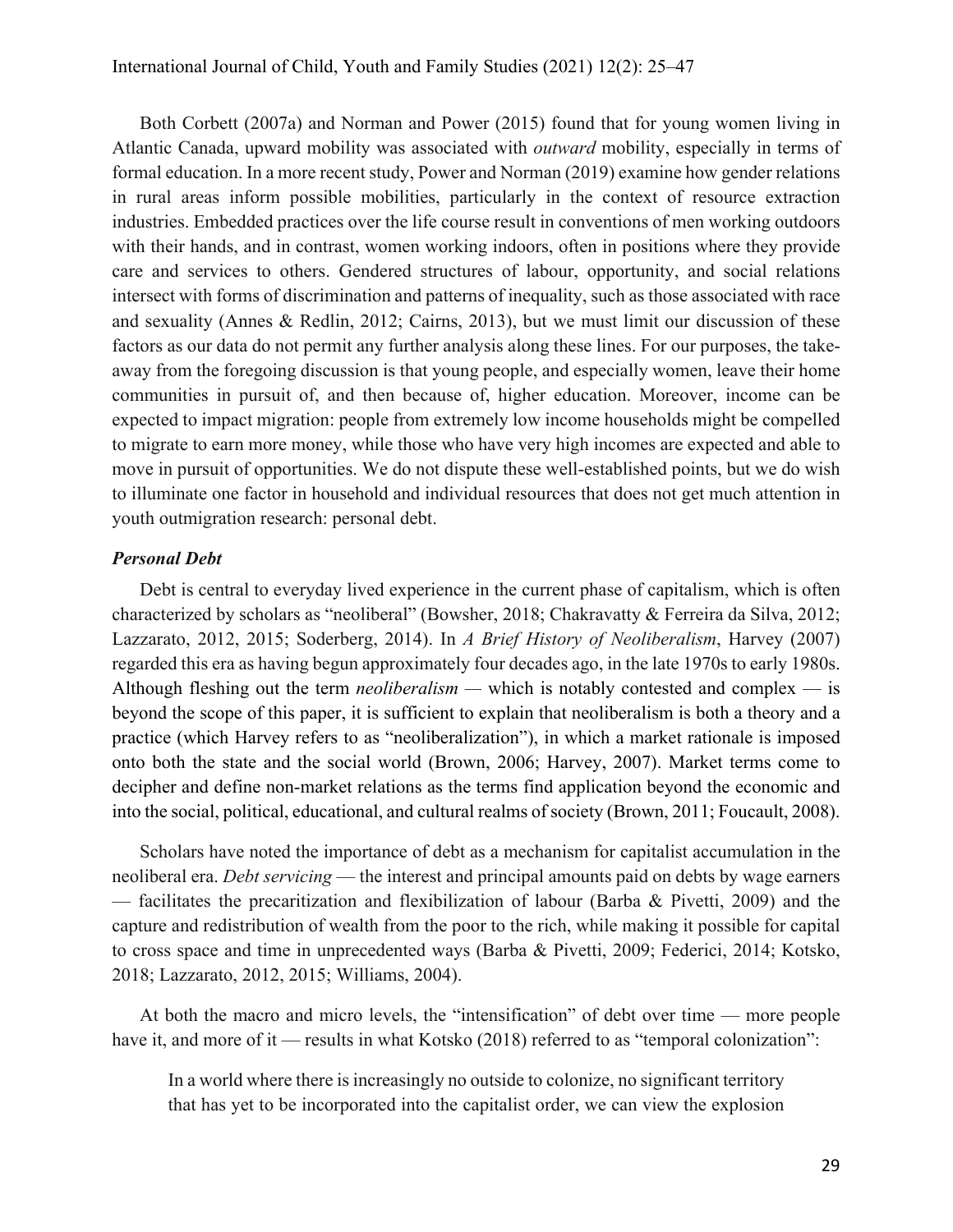of debt as a form of temporal colonization, using the future itself as a site of primitive accumulation. This temporal colonization, like its geographical development, serves a productive purpose in the capitalist system; so too can variations in life chances be converted into varying levels of "risk" to be incorporated into complex financial strategies — in subprime loans, for instance, which actually prove more profitable, not despite but because of the fact that they are less likely to be paid off. (p. 122)

In the context of stagnating and falling wages, and the defunding and privatization of the welfare state and social services in many "advanced" nations, debt also serves the function of maintaining consumption levels crucial to the continuance of capitalism (Barba & Pivetti, 2009; LeBaron & Roberts, 2012). People can continue to buy more goods even when their incomes are falling short.

There has been growing sociological inquiry on debt since the 2008 financial crisis, and a growing body of scholarship has emerged. Debt, according to Lazzarato (2015), captures not just both wealth and future profitability, but also "possibility" (p. 23); it reorganizes the experience of time and people's views of the future (Adkins, 2017). This especially impacts young people, who are often viewed as standing at the threshold of their adult lives with numerous possible futures before them. Davis and Cartwright's (2019) qualitative study of young and precarious workers found that indebtedness inhibited progress in life narratives and delayed important biographical goals and life milestones. Similarly, in another qualitative study, Kriwan et al. (2019) found that the quantitative expansion of debt levels was less important to research participants than the inability of the indebted to imagine a stable future where they had the ability to repay their debts.

Debt is increasingly normalized; this is obvious when one considers the ubiquity of student debt. In Canada, in the year ending July 31, 2017, over a million and a half people carried student debt (Employment and Social Development Canada, 2019). Nowadays, it is usually only by entering into creditor-debtor relations that individuals can afford major items that are perceived as essential (houses, cars, education), or can access the credit needed for building wealth (Dwyer, 2018). However, the experience of debt varies across social locations. Various laws and policies, in conjunction with some conditions of accessing credit, have either excluded certain populations from participating in credit markets altogether on the basis of gender, race, or class position (e.g., "redlining" or subprime lending), or have required them to participate on unequal terms (Chakravartty & Ferreira da Silva, 2012; Dwyer, 2018; Dymski, 2009).

The literature on debt also presents a hierarchization and classification into "good" and "bad" debts. Participants in Davis and Cartwright's (2019) study associated good debts with the purchase of an *appreciating* or *secure* asset (e.g., a mortgage). In contrast, bad debts were often associated with unsecured forms of lending used for the purchase of consumer goods or *depreciating* assets (e.g., credit card debt). Participants also related different kinds of debts to socially and culturally appropriate norms over the life course. The "good" types of debt (e.g., student loans) were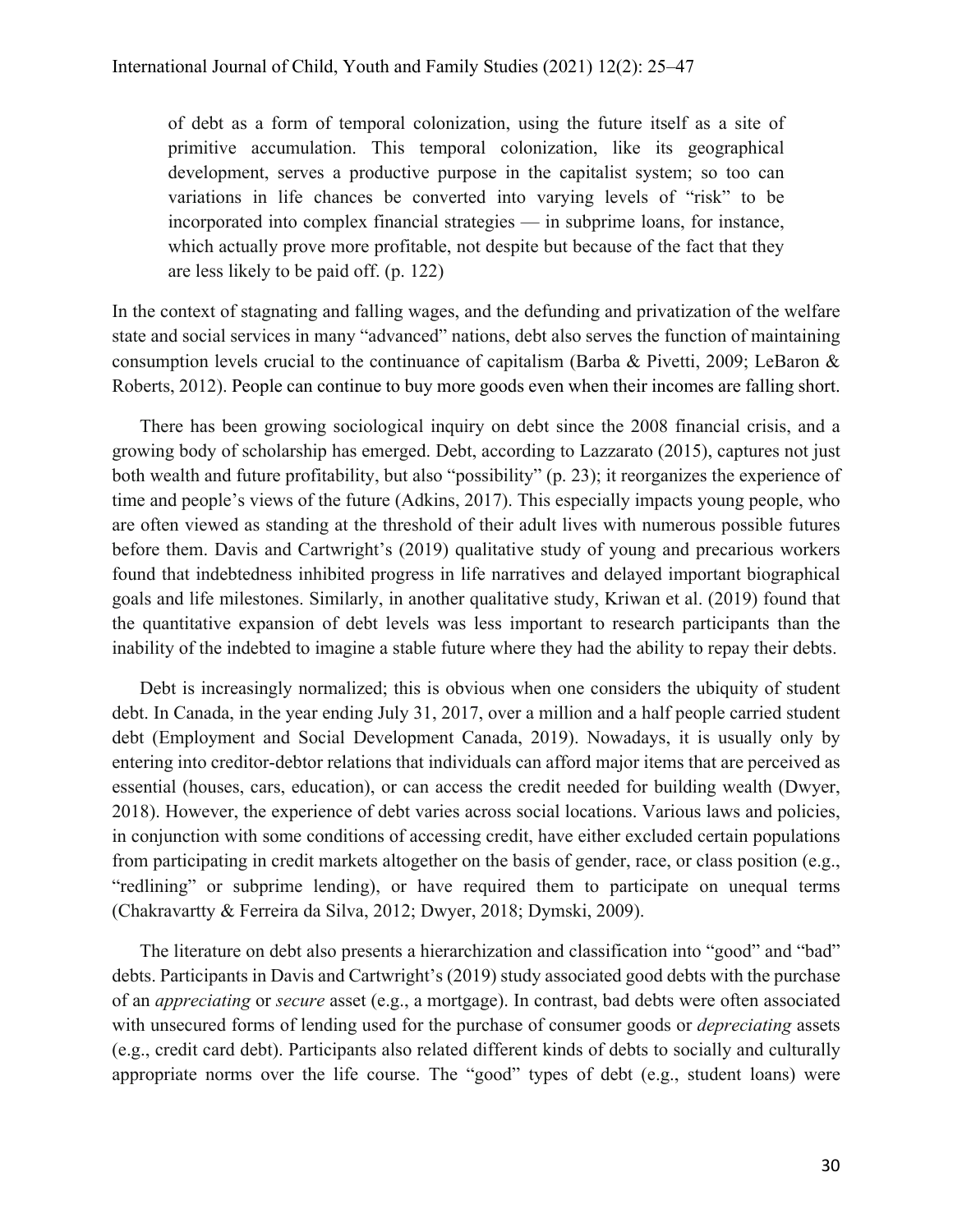recognized as providing opportunities for social mobility, while the "bad" debts may prevent this type of mobility or delay appropriate steps in the life course (Davis & Cartwright, 2019).

Summarizing the complex relationship between credit and debt, Dwyer (2018) wrote: "Even at their best, credit and debt entail tensions between investment and risk, resource and liability, security and insecurity, freedom and trap, democracy and dependency" (p. 240). Despite scholarly focus on economic factors in decision-making around youth outmigration, and the growing sociological inquiry into personal debt and its role in our everyday lives, there is little to no research into the intersections of these two fields of study. Our research begins to fill this gap in the literature.

## *Atlantic Canada as a Case Study*

We selected Atlantic Canada as a case study for this exploratory study of debt and outmigration. The region provides a suitable and interesting context for this inquiry as it is characterized by some of the lowest wages, highest unemployment rates, highest tuition fees, and persistent youth outmigration in Canada; it also offers an abundance of work that is both precarious and seasonal (Conference Board of Canada, 2018; Foster, 2018; Saulnier, 2018, 2019). The region has seen some population growth in recent years, especially in Nova Scotia's capital city of Halifax, but looking over the past decade, the region lags behind the rest of the country; the enduring view of its four provinces — an unfair one, perhaps — is that they are economic laggards (Conference Board of Canada, 2017). These circumstances, coupled with debt accumulation, could have implications on choices to outmigrate from the region, yet analysis that connects these dots is rare in the literature on migration and mobility (see Foster & Main, 2018). In the Atlantic region, the last comprehensive report on personal debt in its four provinces was released over a decade ago, in 2008. Using Statistics Canada data, Tran and Colman (2008) found that Atlantic Canadian households were accumulating debt at a rate faster than the national average, and that a greater proportion of households in the region were in debt compared to other Canadian regions. Therefore, debt could be an important, underexamined factor shaping the lives and livelihoods of Atlantic Canadians.

#### **Methods**

The data analyzed here were collected in a telephone survey conducted by the Rural Futures Research Centre at Dalhousie University on community, work, and income in Atlantic Canada (Foster et al., 2020). The survey was conducted in 2019 and included a total of 1,277 respondents from the four Atlantic Canadian provinces: Prince Edward Island, Nova Scotia, New Brunswick, and Newfoundland and Labrador. Respondents were located in urban, suburban, and rural communities and were recruited through a random selection of landline and cellphone numbers assigned to the sampled region. Those aged 16 or over who resided in one of the four selected provinces were eligible for participation.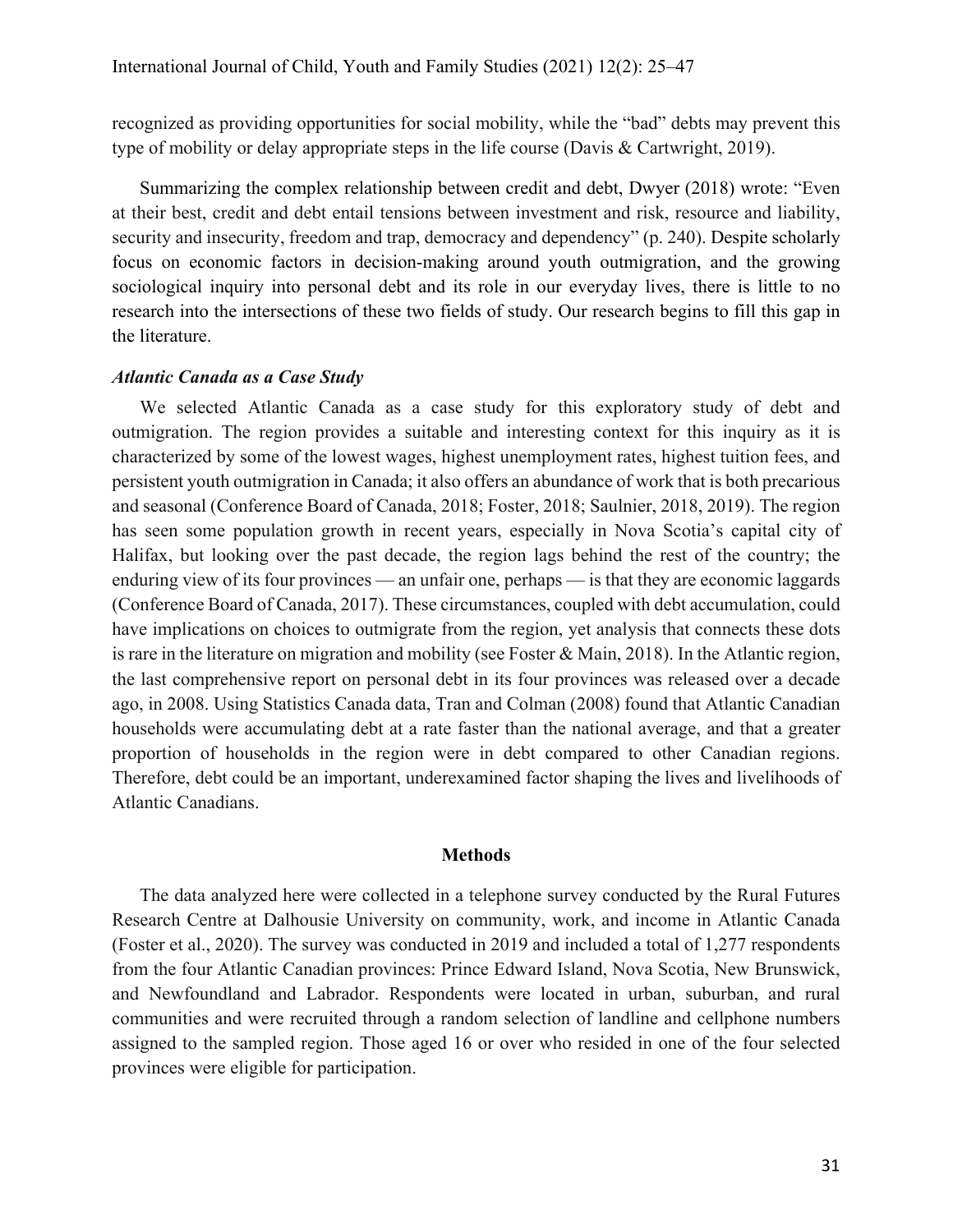Comparing descriptive statistics from the sample to the 2016 census profiles of each Atlantic Canadian province (Statistics Canada, 2016; see Tables 4 and 5 in Appendix), we find that women participants are overrepresented in our sample by approximately 8%, and men underrepresented by approximately 8%. The sample is underrepresentative of Atlantic Canadians who are employed by approximately 9%, but closely reflects the average unemployment rate of the region. While our sampling frame was different from the census (in that we exclude anyone under 16), a rough comparison shows that younger people are underrepresented in our sample, and older people are overrepresented. The middle-age categories of "40–49" and "50-59" in the sample most accurately reflect the Atlantic Canadian region.

Although our objective is to contribute to the youth outmigration literature, we include older adults in our analysis for two reasons: the first is that only studying the youth in our sample would yield too small a sample for much further analysis. The Atlantic Provinces have the oldest populations in Canada (Statistics Canada, 2020), and our full sample reflects that. The second, and the rationale for proceeding with this sample at all, is that it is important to establish whether or not young people have a distinctly "young" relationship to debt compared to older people. Including all ages in the analyses means we can control for age and determine its influence on results within the sample.

The outcome variable in our analysis is *propensity to leave*, a binary variable (*yes* = likely to leave; *no* = not likely to leave) created by combining the results of two questions asked of participants related to leaving their current communities. The first question was, "Do you think you will ever move away from your current community?" with options of *yes*, *no*, or *maybe*. The second question asked their level of agreement, on a 5-point scale from *strongly disagree* to *strongly agree*, with the statement: "I often think seriously about moving away to earn more money." In the resulting *propensity to leave* variable, the "yes" category includes the responses from (a) those who answered "yes" and "maybe" when asked if they thought they would move from their current community, and (b) those who answered "strongly agree" or "agree" to the statement that they often thought seriously about moving away to earn more money. The "no" category includes (a) those who responded "no" to planning to move from their current community, and (b) those who answered "strongly disagree" or "disagree" to the statement that they often thought seriously about moving away to earn more money. Neutral responses on the 5 point scale were excluded from the analysis  $(n = 86)$ .

We used three explanatory variables in our analysis. The first measures *personal debt*. The survey asked all participants whether they had any personal debt that they were partially or fully responsible for paying off (*yes* or *no*)*.* The second explanatory variable measures *types of debt* by asking participants to indicate which of six different kinds of debt (mortgage, student loan, credit card, bank line of credit, payday loan, and car payment) they carry. The third explanatory variable measures participants' *comfort with debt levels.* Participants were asked to indicate their level of agreement with the statement, "I am comfortable with the amount of debt I currently carry", again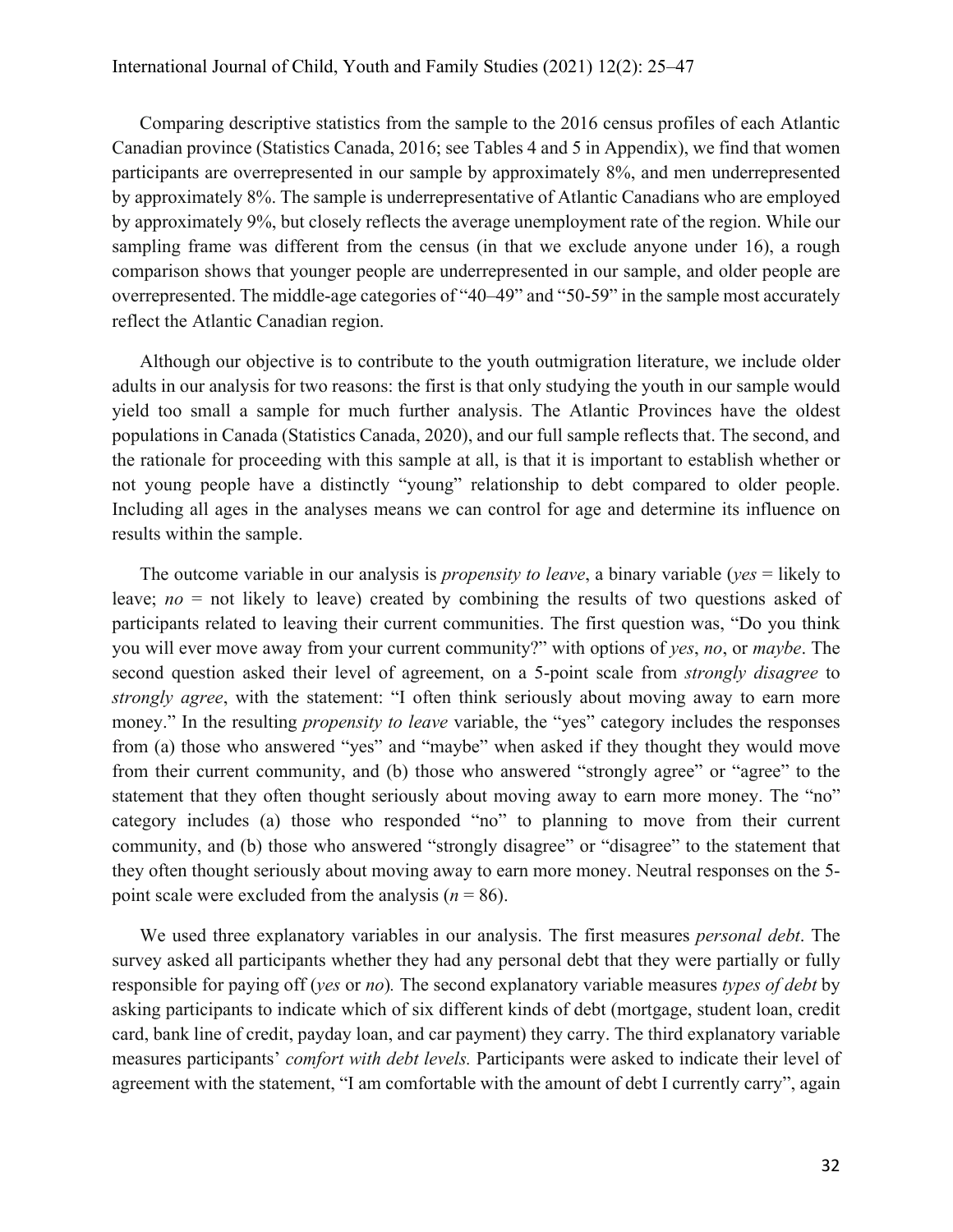on a 5-point scale. The responses were then collapsed into three main categories for analysis: strongly agree/agree, neutral, and strongly disagree/disagree.

Informed by both the outmigration and debt literature, we controlled for participant socioeconomic status. We measured this with three variables: *employment status, income level,* and *education level.* For e*mployment status,* participants indicated whether or not they were currently employed (*yes* or *no*). If they indicated they were unemployed, they were asked a second prompt question, listing options that best reflected their current situation. Those who indicated they were fully retired, or retired from a career but still working part-time, were categorized as "retired", and all others were categorized as "unemployed". *Income level* was measured by participant's reported household income, and this variable was then coded into seven income groups from the lowest group of "\$20,000 or less" to the highest, "\$150,000 or more". *Education level* measures the highest level of education obtained by the participant. This variable was then coded into four main categories: less than high school, high school, college/trade, and university.

Age, as previously mentioned, was measured in order to compare young people to older people. The *age* variable, from a question that asked respondents to report their age, has been recoded into four categories (29 and younger, 30-49, 50-69, 70 and older). Given the demonstrated importance of gender in the literature on community outmigration and personal debt, we also controlled for *gender.* Although we did not delve into the literature on race and ethnicity, we also included two binary variables meant to capture these characteristics (*visible minority* and *Indigenous*)*.* The *community* variable was used to account for participants' self-reported community type (urban, rural, suburban).

We used cross-tabular analysis and binary logistic regression as methods of our inquiry. The analyses were conducted using the statistical software, Stata. We began with a basic cross-tabular analysis showing the individual relationships between the explanatory and control variables and the outcome, *propensity to leave* (see Table 1)*.*

Next, we prepared two tables of logistic regression models. Table 2 presents the odds ratio results for participants carrying personal debt and their propensity to leave their communities, while accounting for measures of socioeconomic status, sociodemographic characteristics, and community type. To avoid collinearity of variables in the analysis, the explanatory variable *personal debt* is presented in a separate model from the other explanatory variables that examine the characteristics of personal debt. The second logistic regression table, Table 3, presents the types of debt participants indicated they were carrying, along with the indicated comfort level with current debt amounts and the effect on their propensity to leave, while also controlling for all other measures.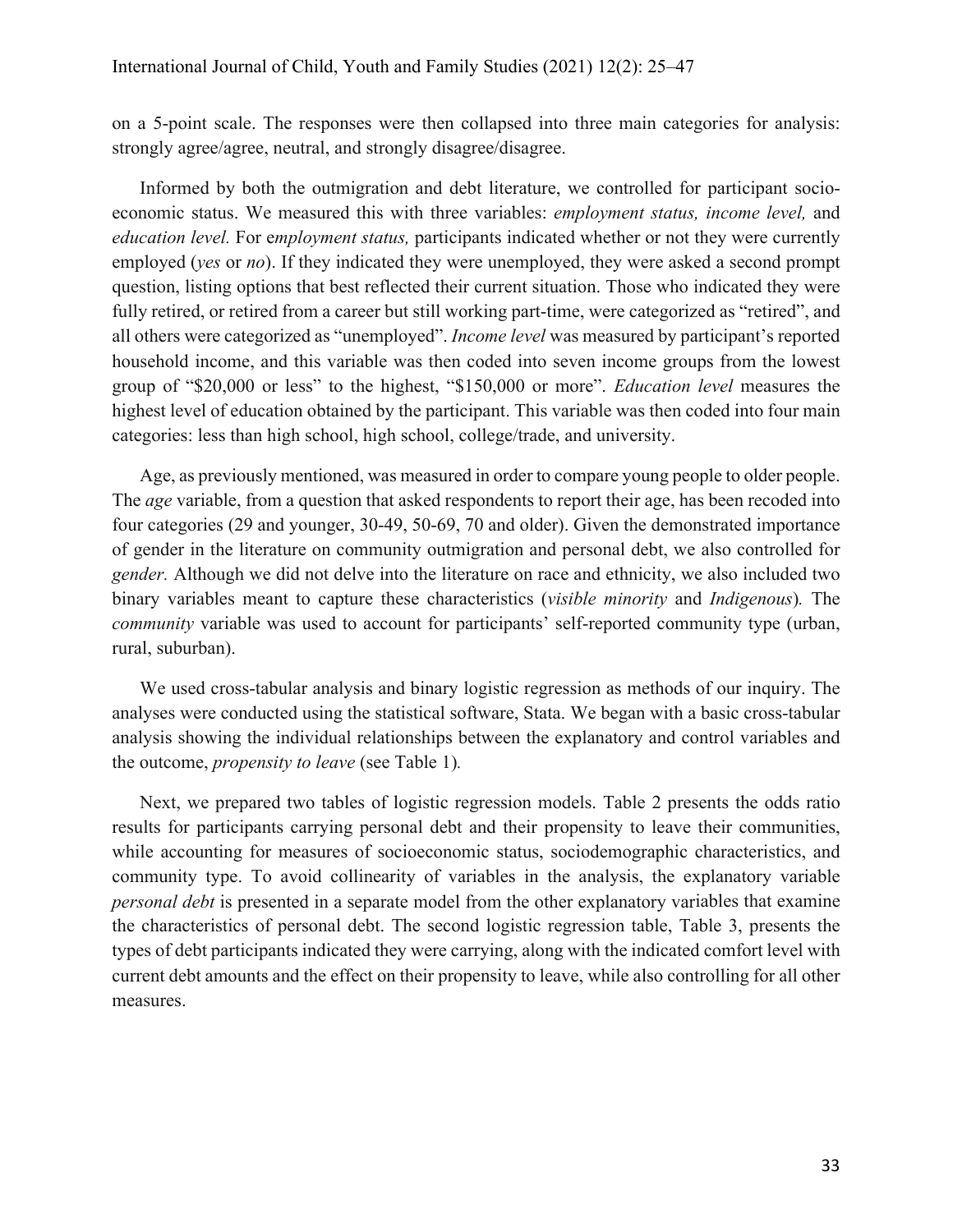### **Results**

First, we examine basic cross-tabular relationships between the independent variables and the *propensity to leave* variable (see Table 1).

| Explanatory variable     | Propensity to leave:<br>Yes $(\% )$ | Explanatory variable    | Propensity to leave:<br>Yes $(\% )$ |  |
|--------------------------|-------------------------------------|-------------------------|-------------------------------------|--|
| Personal debt            |                                     | Education               |                                     |  |
| No                       | 31.25**                             | Less than high school   | 15.73**                             |  |
| Yes                      | 43.94**                             | High school             | 38.14**                             |  |
| Type of debt             |                                     | College/Trade           | 42.86**                             |  |
| Mortgage                 | 44.50**                             | University              | 54.63**                             |  |
| Student loans            | 68.97**                             | Sociodemographic traits |                                     |  |
| Credit card              | 42.95                               | Age                     |                                     |  |
| Line of credit/Bank loan | 44.33*                              | 29 and younger          | 84.62**                             |  |
| Payday loan              | 64.71                               | 30-49                   | 56.39**                             |  |
| Car payment              | 57.01                               | $40 - 69$               | 36.95**                             |  |
| Comfort with debt        |                                     | 70 and older            | 20.89**                             |  |
| Strongly                 |                                     | Gender                  |                                     |  |
| disagree/Disagree        | 52.40**                             | Male                    | 44.64*<br>36.79*                    |  |
| Neutral                  | 46.95**                             | Female                  |                                     |  |
| Strongly agree/Agree     | 34.26**                             | Visible minority        |                                     |  |
| Socioeconomic status     |                                     | No                      | 39.61                               |  |
| Employment status        |                                     | Yes                     | 43.02                               |  |
| Employed                 | 51.21**                             | Indigenous              |                                     |  |
| Unemployed               | 49.62**                             | N <sub>o</sub>          | 38.16                               |  |
| Retired                  | 26.06**                             | Yes                     | 40.00                               |  |
| Income                   |                                     | Community type          |                                     |  |
| \$20,000 or less         | 43.69*                              | Urban                   | 40.84                               |  |
| \$21,000 - \$40,00       | 30.00*                              | Rural                   | 38.39                               |  |
| \$41,000-\$60,000        | 34.65*                              |                         |                                     |  |
| \$61,000-\$80,000        | 44.12*                              | Suburban                | 40.09                               |  |
| \$81,000-\$100,000       | 46.85*                              |                         |                                     |  |
| \$101,000-\$150,000      | 46.99*                              |                         |                                     |  |
| Over \$150,000           | 48.91*                              |                         |                                     |  |

Table 1. *Cross-Tabular Relationships: Explanatory Variables and Propensity to Leave*

 $*<sub>p</sub> < .05, **<sub>p</sub> < .001$ 

The data show that a higher proportion of those with personal debt have a propensity to leave their current community: 43.9% of participants who carried some form of personal debt had a propensity to leave, compared to 31.2% who reported having no debt. Looking at the type of debt a participant carried and their propensity to leave, a higher proportion of participants carrying student debt reported having a propensity to leave their communities (68.9%), followed by those who carried payday loans (64.7%). There is also a bivariate relationship between participants' debt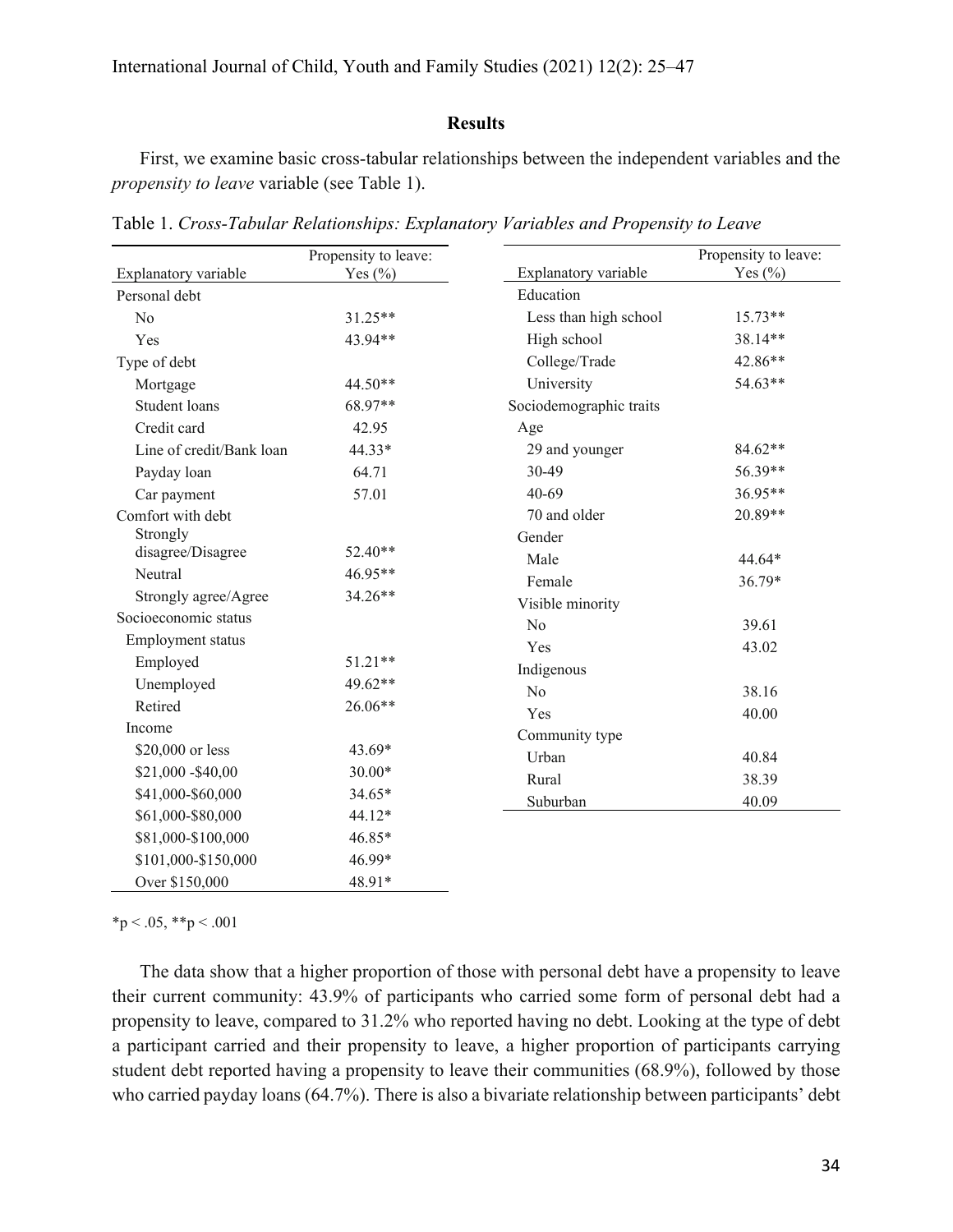comfort levels and propensity to leave. A higher proportion of participants who said they were not comfortable with their current debt level had a propensity to leave (52.4%) in comparison to those who said they were comfortable with their current debt amounts (34.3%). Almost equal proportions of respondents who were employed (51.2%) and unemployed (49.6%) reported having a propensity to leave, compared to those who were retired (26%). We next examine participants' income levels and the relationship with propensity to leave. Bivariate results here support the findings of previous outmigration studies: people with very low incomes (under \$20,000/year) and people with higher incomes (\$61,000 and over) were more likely to anticipate leaving than people with incomes in the middle (\$21,000–\$60,000). There is also a clear pattern involving participant education level and propensity to leave: as education level increases so does the proportion of participants who have a propensity to leave (e.g., 15.7% in the "less than high school" category, compared to 54.6% in the "university" category). In contrast to the education level pattern, as age increases, the proportion of participants with a propensity to leave decreases. For example, 84.6% in the age category "29 and under" had a propensity to leave compared to only 20.8% in the "70 and older" age category.

When we examine gender, we see that a higher proportion of men (44.6%) had a propensity to leave than women (36.7%). Both visible minorities (43%) and Indigenous peoples (40%) reported a propensity to leave in slightly higher proportions than non-visible minorities (39.6%) and non-Indigenous people (38.1%). Similarly, looking at the relationship between community type and propensity to leave, there is surprisingly little variation between participant community types and proportion of participants with a propensity to leave (40.8% for urban, 38.3% for rural, and 40% for suburban). This suggests that our decision to include all community types is warranted, as the cities in Atlantic Canada, which are small by Canadian standards, face problems of outmigration similar to their rural counterparts. When we consider statistical significance for the population, while our sample is not representative, we can see that most relationships in Table 2 are statistically significant with the exception of certain variable relationships involving debt types, visible minority, Indigenous, and community type.

To further examine whether debt affects odds of having a propensity to leave, we present two logistic regression models which account for the various explanatory variables measuring debt, while also controlling for other factors identified in the literature that may affect the odds of having a propensity to leave. Table 2 looks at whether having personal debt affects the odds of having a propensity to leave while accounting for participant socioeconomic status, sociodemographic characteristics, and community type. From this model we see that participants with personal debt are 28% more likely to have a propensity to leave their current communities than someone without any personal debt; however, this is not statistically significant for the population. Those who are employed have increased odds of approximately 30% to have a propensity to leave compared to retirees, while those who are unemployed have increased odds of 13% compared to retirees. Controlling for other variables, all income levels have decreased odds of having a propensity to leave compared to the reference category of "\$20,000 or less". For example, those in the income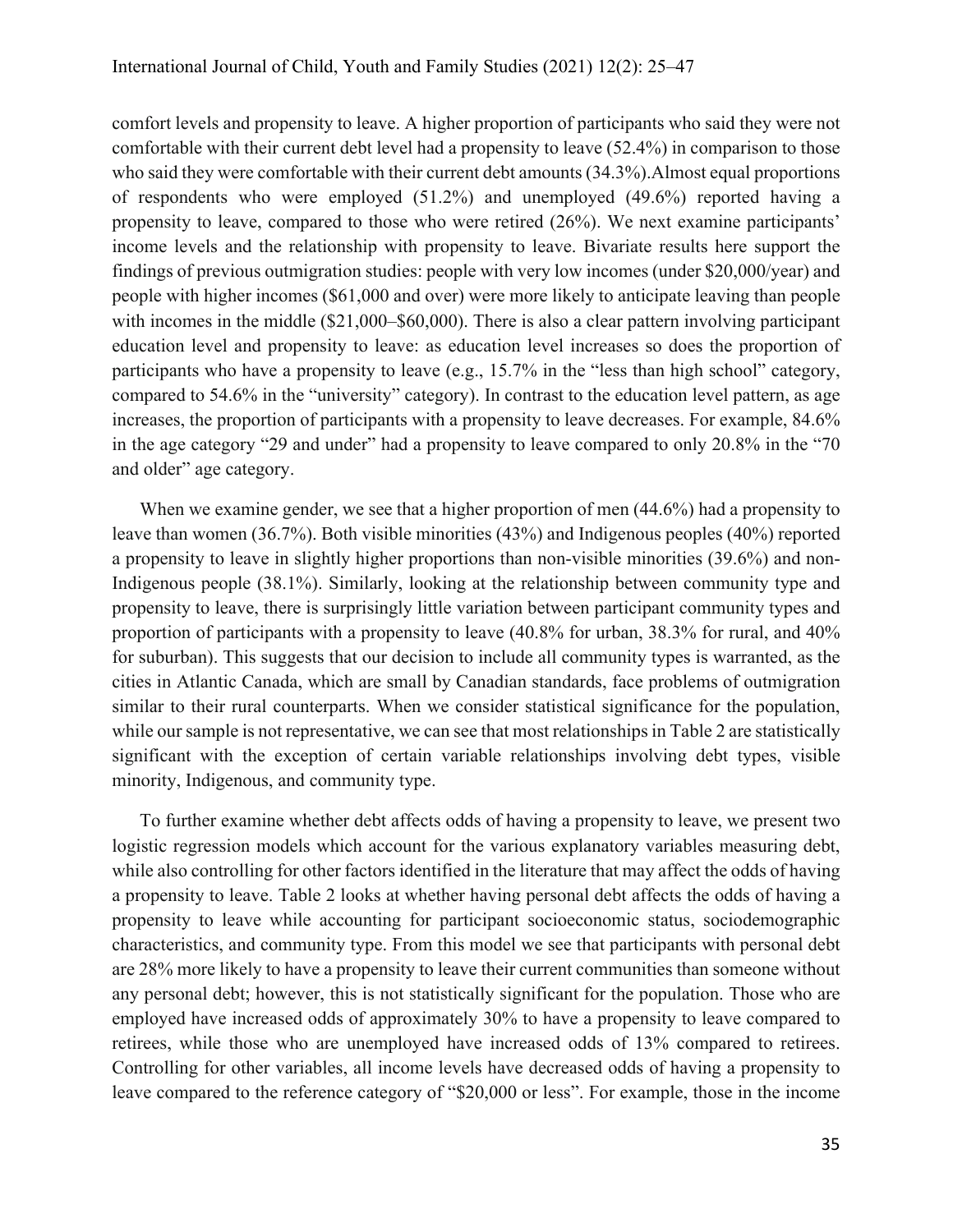category of "\$101,000-\$150,000" have decreased odds of approximately 50% compared to the lowest income category. Looking at the *education* variable, an increase in education level is associated with higher odds of having a propensity to leave; for example, those with a university education are almost four times as likely  $(OR = 3.834)$  to have a propensity to leave than those in the reference category of "less than high school". On the other hand, a categorical increase in age decreases the odds of having a propensity to leave. Participants in the youngest age category of "29 and younger" are approximately 20 times more likely to have a propensity to leave compared to the oldest age category of "70 and older".

| Model                 |            |                  |                         | Model             |
|-----------------------|------------|------------------|-------------------------|-------------------|
| Y: Propensity to move | Odds ratio | $\boldsymbol{v}$ | Y: Propensity to move   | Odds ratio        |
| Personal debt         |            |                  | Sociodemographic traits |                   |
| No                    | ref.       |                  | Age                     |                   |
| Yes                   | 1.280      | .100             | 29 and younger          | < 0.001<br>19.963 |
| Socioeconomic status  |            |                  | 30-49                   | 3.566<br>< .001   |
| Employment status     |            |                  | $40 - 69$               | 1.942<br>.001     |
| Employed              | 1.307      | .128             | 70 and older            | ref.              |
| Unemployed            | 1.132      | .637             | Gender                  |                   |
| Retired               | ref.       |                  | Male                    | ref.              |
| Income                |            |                  | Female                  | 0.915<br>.510     |
| \$20,000 or less      | ref.       |                  | Visible minority        |                   |
| \$21,000 - \$40,00    | 0.520      | .023             | N <sub>0</sub>          | ref.              |
| \$41,000-\$60,000     | 0.522      | .025             | Yes                     | .622<br>1.139     |
| \$61,000-\$80,000     | 0.692      | .227             | Indigenous              |                   |
| \$81,000-\$100,000    | 0.682      | .216             | N <sub>0</sub>          | ref.              |
| \$101,000-\$150,000   | 0.497      | .025             | Yes                     | 0.812<br>.475     |
| Over \$150,000        | 0.564      | .096             | Community type          |                   |
| Education             |            |                  | Urban                   | ref.              |
| Less than high        |            |                  | Rural                   | .715<br>0.948     |
| school                | ref.       |                  | Suburban                | 0.811<br>.307     |
| High school           | 2.745      | .004             |                         |                   |
| College/Trade         | 3.135      | .001             |                         |                   |
| University            | 3.834      | < 0.001          |                         |                   |

Table 2. *Logistic Regression: Personal Debt and Propensity to Leave*

Note.  $n = 1,178$ . *n* is smaller than the total sample of 1,277 as certain variable responses (e.g., "don't know/refused") were coded as missing when doing the regression analysis. ref. = reference category.

Gender has little effect on the odds of having a propensity to leave: women have a decrease in odds of only about 8.5% compared to men. Identifying as a visible minority increases the odds of having a propensity to leave by approximately 14% compared to non-visible minorities, while identifying as Indigenous decreases the odds of having a propensity to move by approximately 19% compared to non-Indigenous people. Finally, residing in rural and suburban communities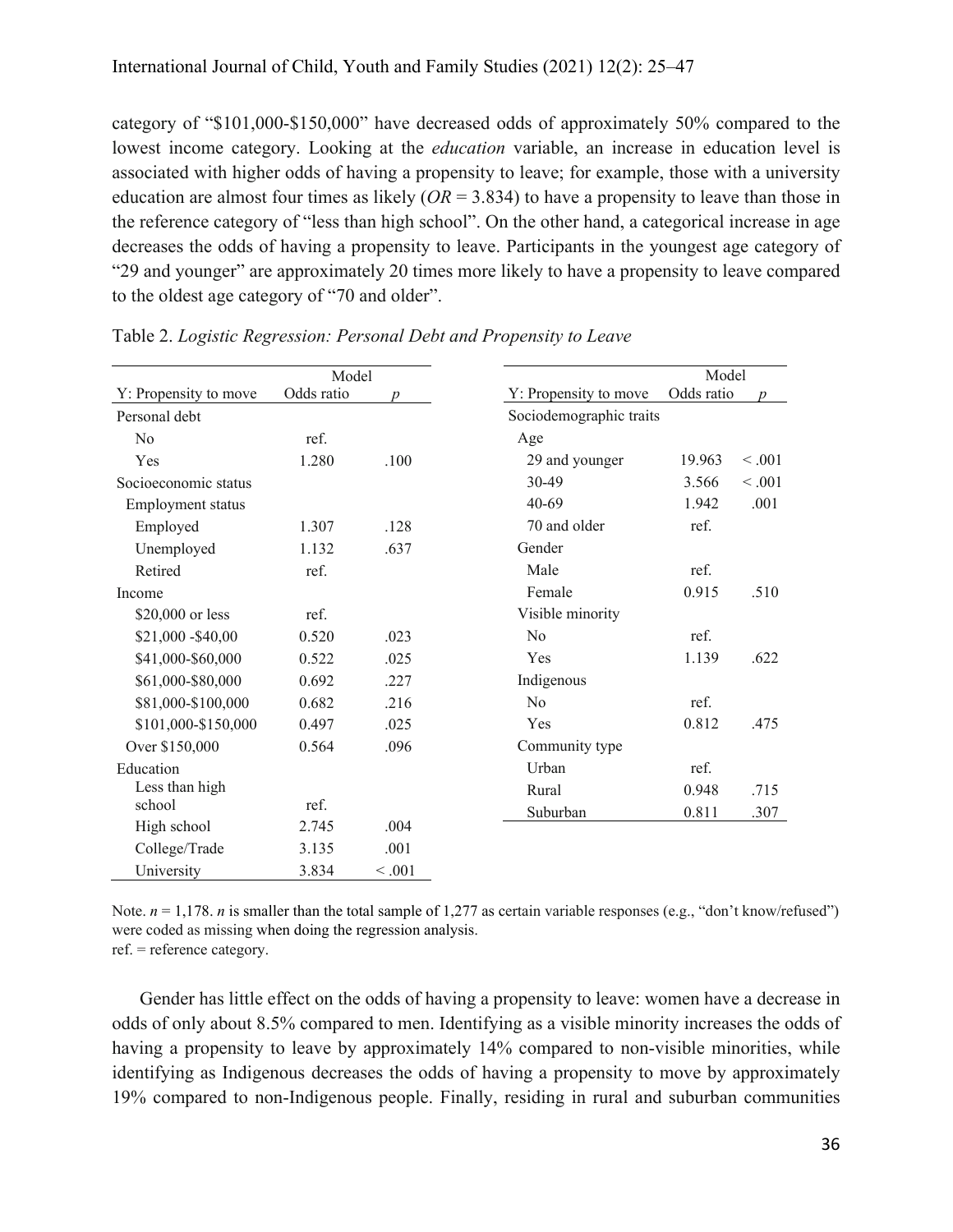decreases the odds of having a propensity to move compared to those residing in urban areas in Atlantic Canada, by approximately 5% for rural residents and 19% for suburban residents.

In Table 3, we examine how the characteristics of debt, and comfort with carrying debt, affect the odds of having a propensity to leave one's current community, while controlling for socioeconomic status, sociodemographic characteristics, and community type.

| Model                      |            |                  | Model                   |            |        |
|----------------------------|------------|------------------|-------------------------|------------|--------|
| Y: Propensity to leave     | Odds ratio | $\boldsymbol{p}$ | Y: Propensity to leave  | Odds ratio | n      |
| Type of debt               |            |                  | Education               |            |        |
| Mortgage                   | 1.284      | .018             | Less than high school   | ref.       |        |
| Student loan               | 1.179      | .545             | High school             | 2.484      | .011   |
| Credit card                | 0.702      | .032             | College/Trade           | 2.859      | .003   |
| Line of credit/Bank loan   | 0.915      | .577             | University              | 3.441      | .001   |
| Payday loan                | 1.499      | .233             | Sociodemographic traits |            |        |
| Car payment                | 0.879      | .419             | Age                     |            |        |
| Comfortable with debt      |            |                  | 29 and younger          | 17.556     | < .001 |
| Strongly disagree/Disagree | 1.703      | .003             | 30-49                   | 3.933      | < .001 |
| Neutral                    | 1.367      | .113             | $40 - 69$               | 2.054      | < .001 |
| Strongly agree/Agree       | ref.       |                  | 70 and older            | ref.       |        |
| Socioeconomic status       |            |                  | Gender                  |            |        |
| Employment status          |            |                  | Male                    | ref.       |        |
| Employed                   | 1.261      | .194             | Female                  | 0.906      | .474   |
| Unemployed                 | 0.977      | .934             | Visible minority        |            |        |
| Retired                    | ref.       |                  | No                      | ref.       |        |
| Income                     |            |                  | Yes                     | 1.037      | .893   |
| \$20,000 or less           | ref.       |                  | Indigenous              |            |        |
| \$21,000 - \$40,00         | 0.502      | .022             | No                      | ref.       |        |
| \$41,000-\$60,000          | 0.551      | .048             | Yes                     | 0.800      | .452   |
| \$61,000-\$80,000          | 0.715      | .288             | Community type          |            |        |
| \$81,000-\$100,000         | 0.693      | .257             | Urban                   | ref.       |        |
| \$101,000-\$150,000        | 0.550      | .067             | Rural                   | 0.952      | .741   |
| Over \$150,000             | 0.629      | .199             | Suburban                | 0.828      | .369   |

Table 3. *Logistic Regression: Characteristics of Debt and Propensity to Leave Community*

Note.  $n = 1,144$ . *n* is smaller than the total sample of 1,277 as some observations in variables (e.g., "don't know/refused") were coded as missing when doing the regression analysis. ref. = reference category.

From this model we see that there are increased odds of having a propensity to leave associated with mortgage debt (odds increase of 28%), student loans (odds increase of 17%), and payday loans (odds increase of 49%). The level of comfort a participant had with their current debt affected the odds of having a propensity to leave their current community. Those who disagreed or strongly disagreed that they were comfortable with the amount of debt they currently carried had increased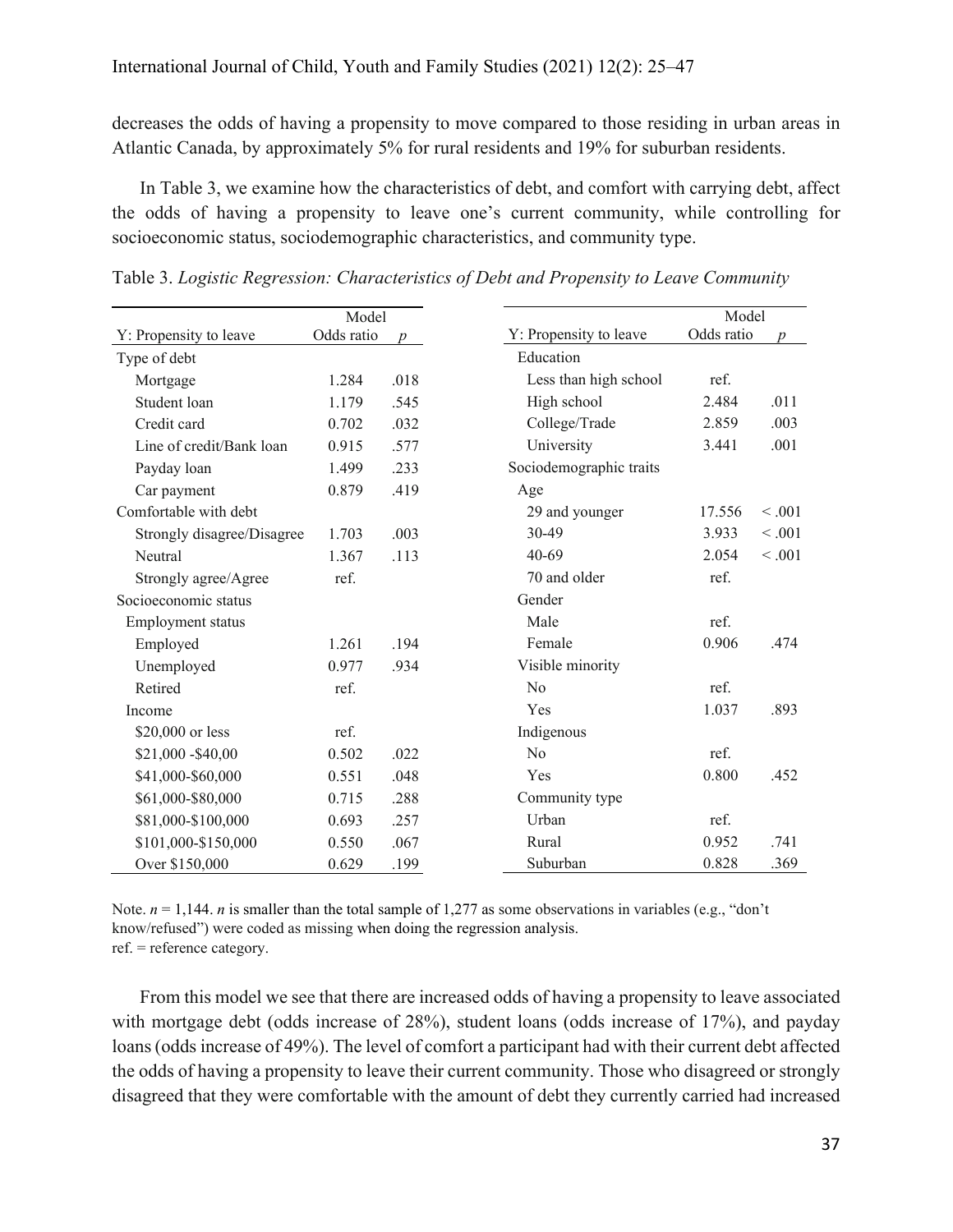odds of 70% of having a propensity to leave their current community compared to those who agreed they were comfortable with their debt.

Similar to the results presented in Table 2, those who are employed have increased odds of having a propensity to leave by 26% compared to retirees. All income levels show decreased odds of having a propensity to leave compared to the lowest income level of "\$20,000 or less". The models presented in Tables 1 and 2 show similar trends in both the *education level* and *age* variables. As education level increases so do the odds of having a propensity to leave. Those with a university education are again almost four times as likely to have a propensity to leave than are those with less than a high school education. Participants in the younger age categories have increased odds of having a propensity to leave their current communities — approximately 17.5 times greater for participants "29 and under" than for participants "70 and older".

In the second model, gender has a smaller effect than education level and age on participants' propensity to leave their current communities. The odds for women are decreased by approximately 10% compared to men. Similarly, the odds of visible minorities having a propensity to leave are only 3% greater than the odds for others, while Indigenous people have decreased odds of 20% of having a propensity to leave compared to non-Indigenous people. Finally, the effect of community type on having a propensity to leave is similar to that in the previous model. Those who reside in rural and suburban communities have decreased odds of having a propensity to leave compared to urban residents — decreased by approximately 5% for rural residents, and 17% for suburban residents.

Overall, our analysis demonstrates that there is a relationship between carrying debt and having a propensity to leave your community in Atlantic Canada. For the participants in the sample, carrying personal debt increased the odds of having a propensity to leave their current communities, but this relationship is not statistically significant for the population when controlling for other variables. The type of debt carried by participants affected the odds of having a propensity to leave their community. For example, there are higher odds associated with mortgage debt and this is statistically significant for the population. Our analysis also shows that comfort with personal debt may be more important than actually carrying debt. Those who reported they were not comfortable with their debt had higher odds of having a propensity to leave than those who reported they were comfortable, and this too is statistically significant.

Two control variables showed an important effect on the outcome variable across both models: *education level* and *age*. This finding aligns with the general literature on social mobility and outmigration discussed earlier. Having a higher education level and being in a younger age category increased the odds of having a propensity to leave. Income, gender, visible minority status, and Indigenous status had a smaller effect on the propensity to leave. Interestingly, we found little variation between community type and the odds of having a propensity to leave, especially between urban and rural communities. Although age is statistically accounted for and controlled for in the models, this might be explained by the fact that rural residents are more likely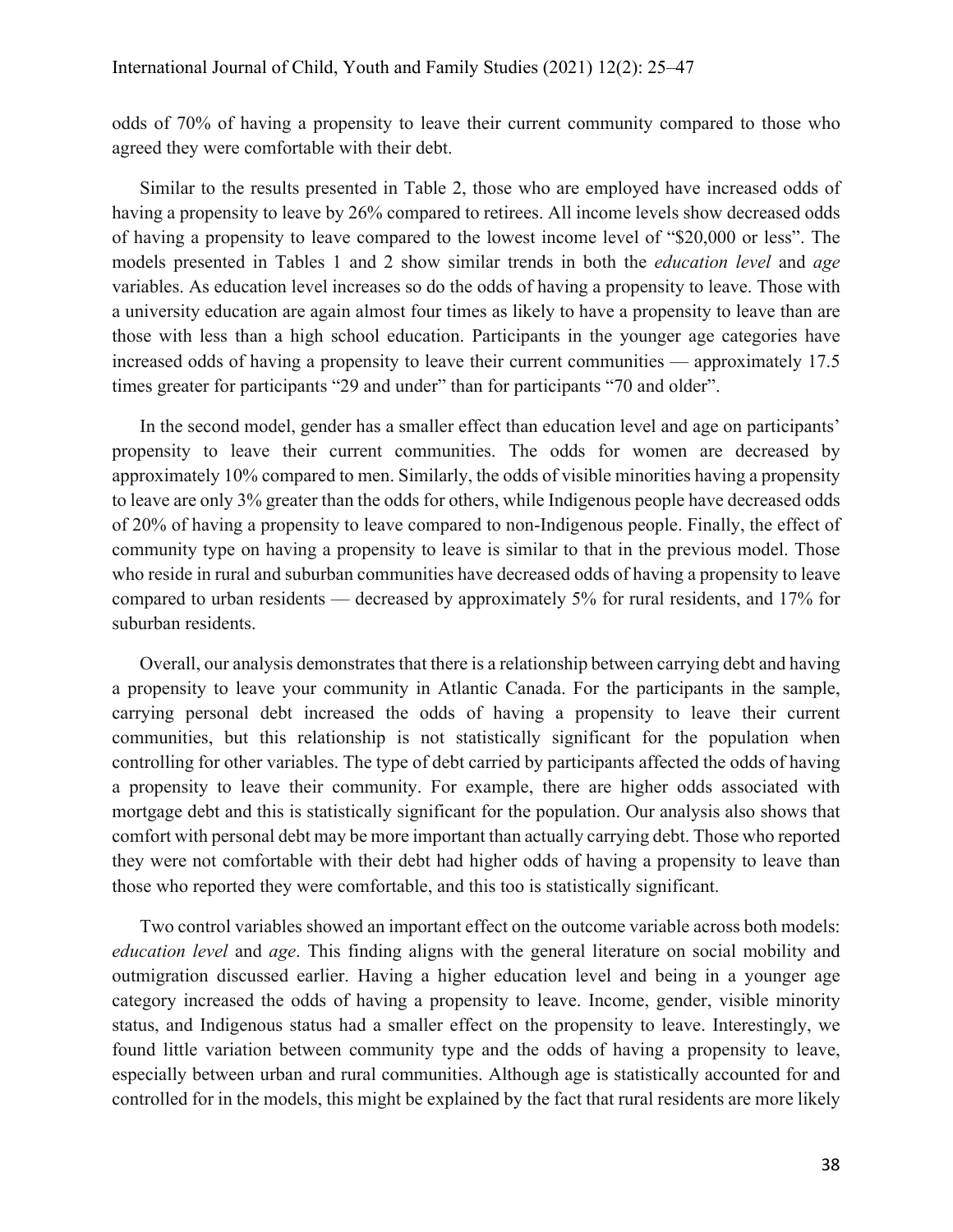to be older. It might also stem from the fact that the Atlantic provinces (which, as explained earlier, are perceived as being peripheral to the Canadian economy) have only small urban centres compared to metropolises such as Montreal, Vancouver, and Toronto, and so perhaps contrast less with rural areas than do those larger cities in other provinces. This finding challenges the rural– urban binary in studies of rural outmigration and is worth investigating further.

## **Conclusion**

This research sought to understand whether personal debt can be considered as a factor in decisions to outmigrate. Using Atlantic Canada — a region with persistent outmigration — as a case study, we found that carrying debt, having certain types of debt, and comfort levels with debt affect the odds of having a propensity to leave the current community. Despite some workers in the field beginning to acknowledge more complex and subjective aspects of migration (Foster & Main, 2018), economic factors remain prevalent in the literature on outmigration. It is important to consider personal debt as an additional economic factor in outmigration. This is especially true given debt's ubiquity in the lived realities of 21st century capitalism. This research has therefore laid the groundwork for future scholarship in this area, demonstrating that there is a relationship between personal debt and propensity to leave. Future research, using a sample that includes more youth, and including data on intended destination (e.g., urban or rural), or focusing on actual movements rather than intentions, could shed more light on the relationship between personal debt and young people's migration from places that are losing their population.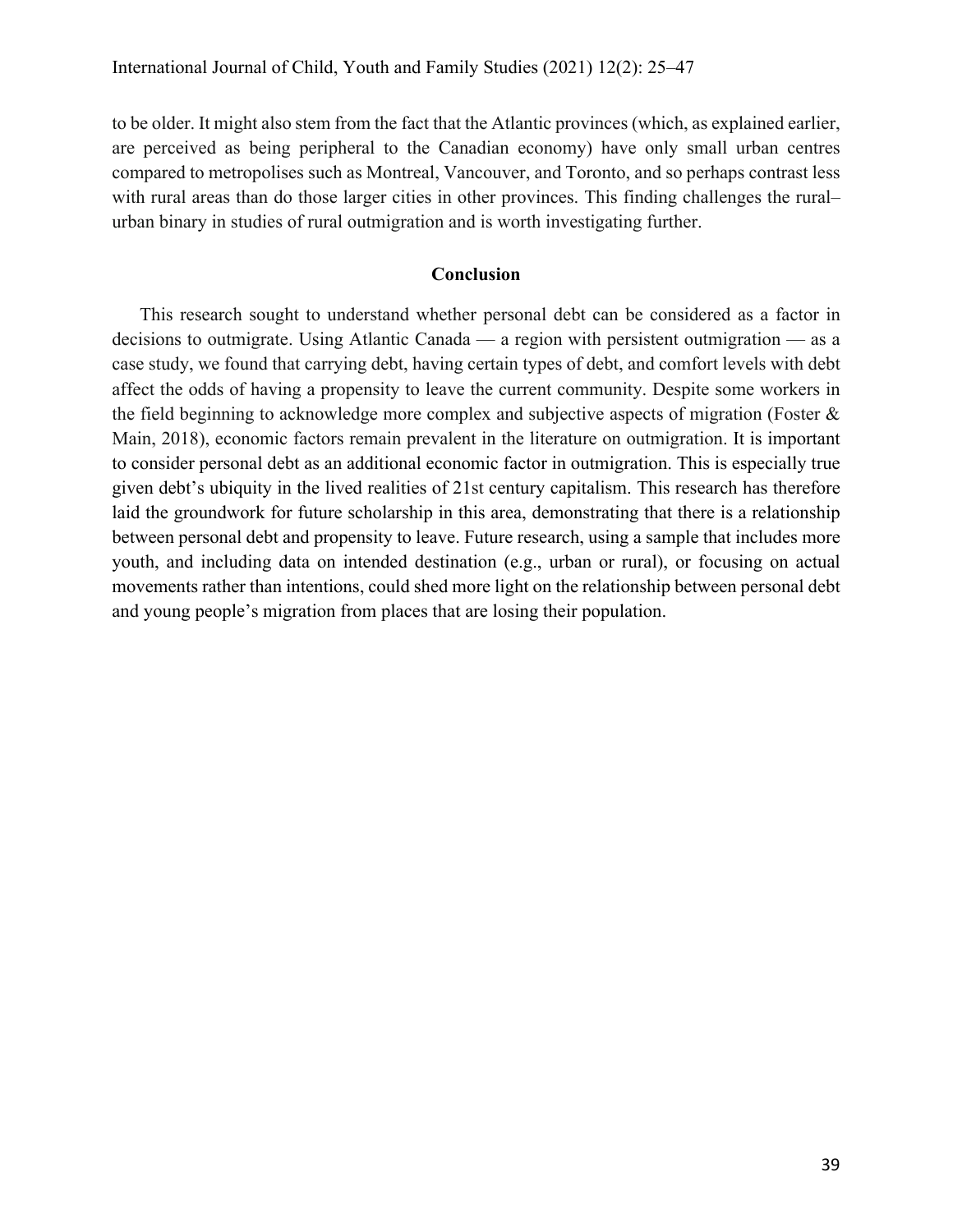## **References**

- Abbott-Chapman, J., Johnston, R., & Jetson, T. (2014). Rural belonging, place attachment and youth educational mobility: Rural parents' views. *Rural Society*, *23*(3), 296–310. https://doi.org/10.1080/10371656.2014.11082072
- Adkins, L. (2016). Notes toward a sociology of debt. *Dialogues in Human Geography 6*(3), 318– 321. doi:10.1177/2043820616676728
- Adkins, L. (2017). Speculative futures in the time of debt. *The Sociological Review 65*(3), 448– 462. doi:10.1111/1467-954X.12442
- Alston, M., & Kent, J. (2009). Generation X-pendable: The social exclusion of rural and remote young people. *Journal of Sociology 45*(1), 89-107. doi:10.1177/1440783308099988
- Annes, A., & Redlin, M. (2012). Coming out and coming back: Rural gay migration and the city. *Journal of Rural Studies, 28*(1), 56-68. doi:10.1016/j.jrurstud.2011.08.005
- Barba, A., & Pivetti, M. (2009). Rising household debt: Its causes and macroeconomic implications—a long-period analysis. *Cambridge Journal of Economics 33*, 113–137. doi:10.1093/cje/ben030
- Bednaříková, Z., Bavorová, M., & Ponkina, E. V. (2016). Migration motivation of agriculturally educated rural youth: The case of Russian Siberia. *Journal of Rural Studies 45*, 99-111. doi:10.1016/j.jrurstud.2016.03.006
- Bowsher, J. (2018). Credit/debt and human capital: Financialized neoliberalism and the production of subjectivity. *European Journal of Social Theory,* 22(4), 1-20. doi:10.1177/1368431018800506
- Brown, W. (2006). American nightmare: Neoliberalism, neoconservatism, and dedemocratization. *Political Theory 34*(6), 690-714. doi:10.1177/0090591706293016
- Brown, W. (2011). Neoliberalized knowledge. *History of the Present 1*(1), 113-129. doi:10.5406/historypresent.1.1.0113
- Byun, S., Meece, J. L., Irvin, M. J., & Hutchins, B. C. (2012). The role of social capital in educational aspirations of rural youth. *Rural Sociology*, *77*(3), 355–379. doi:10.1111/j.1549- 0831.2012.00086.x
- Cairns, K. (2013). Youth, dirt, and the spatialization of subjectivity: An intersectional approach to White rural imaginaries. *Canadian Journal of Sociology 38*(4), 623-646. doi:10.29173/cjs21199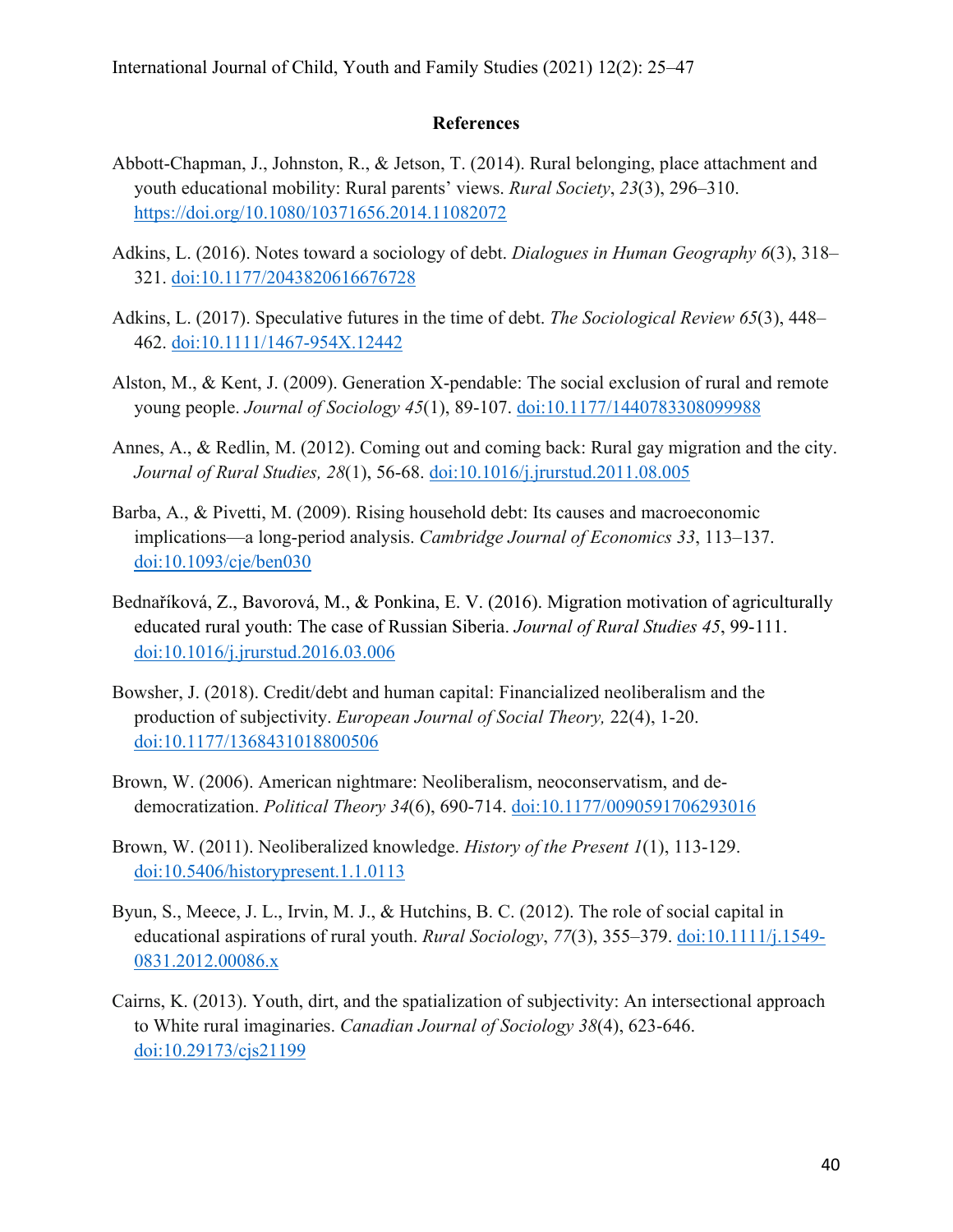- Cairns, K. (2014). Both here and elsewhere: Rural girls' contradictory visions of the future. *Gender and Education*, *26*(5), 477–489. doi:10.1080/09540253.2014.927835
- Chakravartty, P., & Ferreira da Silva, D. (2012). Accumulation, dispossession, and debt: The racial logic of global capitalism — An introduction. *American Quarterly 64*(3), 361-385. doi:10.1353/aq.2012.0033
- Conference Board of Canada. (2017). Provincial and territorial ranking: Economy. https://www.conferenceboard.ca/hcp/provincial/economy.aspx
- Conference Board of Canada. (2018). *How Canada performs: Economy*. https://www.conferenceboard.ca/hcp/provincial/economy.aspx
- Corbett, M. (2006). Educating the country out of the child and educating the child out of the country: An excursion in spectrology. *Alberta Journal of Educational Research*, *52*(4), 289- 301.
- Corbett, M. (2007a). All kinds of potential: Women and out-migration in an Atlantic Canadian coastal community. *Journal of Rural Studies*, *23*(4), 430–442. doi:10.1016/j.jrurstud.2006.12.001
- Corbett, M. (2007b). *Learning to leave: The irony of schooling in a coastal community*. Fernwood.
- Corbett, M. (2009). Rural schooling in mobile modernity: Returning to the places I've been. *Journal of Research in Rural Education, 24*(7), 1–13.
- Corbett, M. (2010). Standardized individuality: Cosmopolitanism and educational decision‐ making in an Atlantic Canadian rural community. *Compare: A Journal of Comparative and International Education*, *40*(2), 223–237. doi:10.1080/03057920903546088
- Culliney, M. (2017). Escaping the rural pay penalty: Location, migration and the labour market. *Work, Employment and Society 31*(3), 429-446. doi:10.1177/0950017016640685
- Davis, M., & Cartwright, L. (2019). 'Deferred lives': Money, debt and the financialised futures of young temporary workers. In M. Featherstone (Ed.), *The Sociology of Debt* (pp. 92-18). Policy Press. doi:10.1332/policypress/9781447339526.003.0005
- Dwyer, R. E. (2018). Credit, debt, and inequality. *Annual Review of Sociology 44*, 237-261. doi:10.1146/annurev-soc-060116-053420
- Dymski, G. (2009). Racial exclusion and the political economy of the subprime crisis. *Historical Materialism 17*(2), 149-179. doi:10.1163/156920609X436162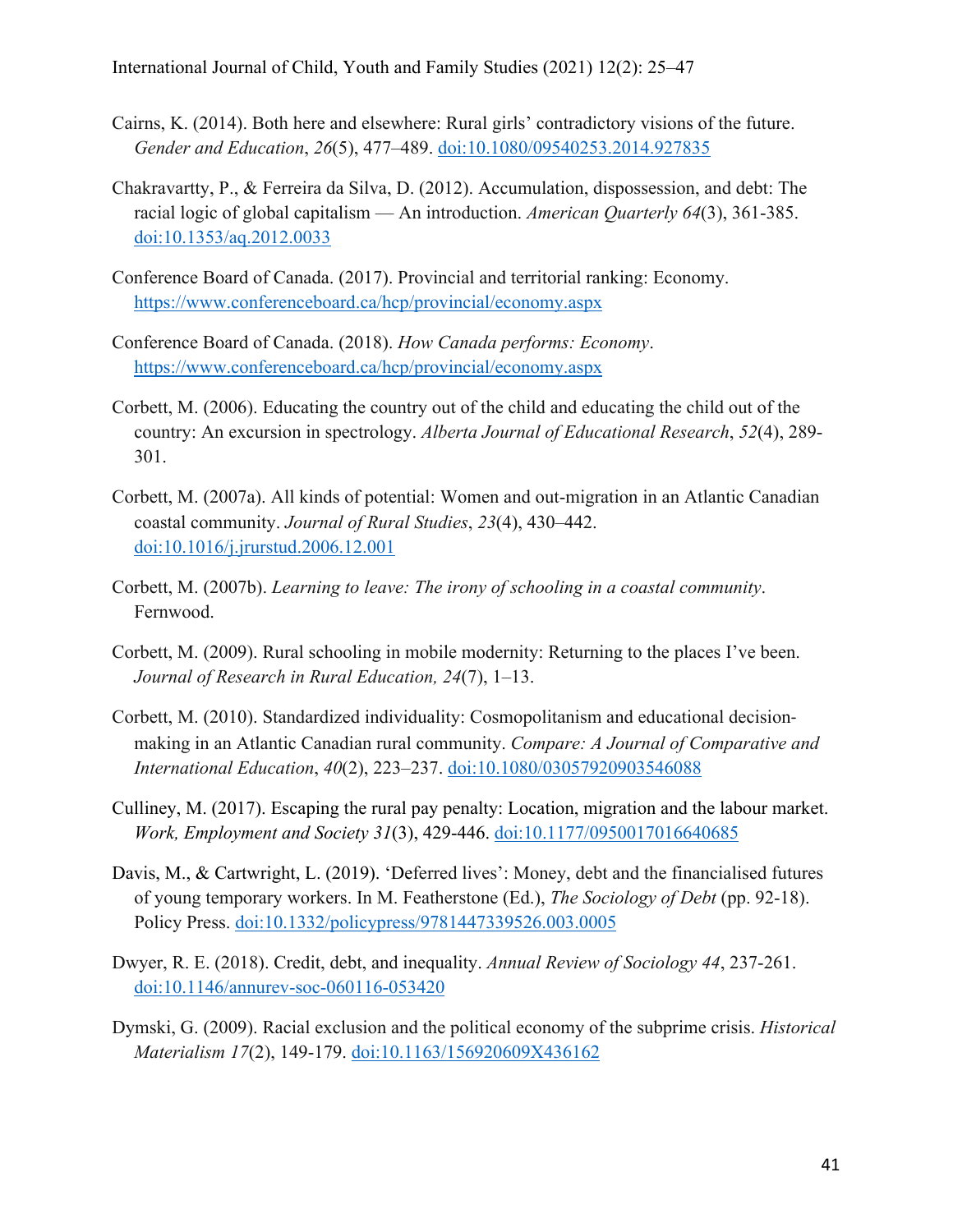- Elder, G. H., King, V., & Conger, R. D. (1996). Attachment to place and migration prospects: A developmental perspective. *Journal of Research on Adolescence*, *6*(4), 397–425.
- Elshof, H., & Bailey, A. (2015). The role of responses to experiences of rural population decline in the social capital of families. *Journal of Rural and Community Development, 10*(1), 72-93.
- Employment and Social Development Canada. (2019). *Canada Student Loans Program statistical review 2016 to 2017.* https://www.canada.ca/en/employment-socialdevelopment/programs/canada-student-loans-grants/reports/cslp-statistical-2016- 2017.html#h2.3.
- Evans, C. (2016). Moving away or staying local: The role of locality in young people's 'spatial horizons' and career aspirations*. Journal of Youth Studies, 19*(4), 501-516. doi:10.1080/13676261.2015.1083955
- Federici, S. (2014). From commoning to debt: Financialization, microcredit, and the changing architecture of capital accumulation. *Southern Atlantic Quarterly, 113*(2), 231-244. doi:10.1215/00382876-2643585
- Foster, K., Gerhardt, A., & Main, H. (2020). Seeing *a future in it: 2019 survey report* [Report]. Rural Future Research Centre. https://rfrc.ca/sites/default/files/2020-09/IG%20- %20Seeing%20a%20Future%20-%20Survey%20Report\_FINAL.pdf.
- Foster, K. (2018). *Bridging import replacement theory and practice: A sociological examination of the potential for import replacement in Atlantic Canada* [Report]. Centre for Local Prosperity. https://centreforlocalprosperity.ca/wp-content/uploads/2018/02/Karen-Foster-IR-Case-Study-Report-Jan18.pdf
- Foster, K., & Main, H. (2018). *Finding a place in the world: Understanding youth outmigration from shrinking rural communities* [Social Sciences and Humanities Research Council knowledge synthesis report]. Dalhousie University. https://dalspace.library.dal.ca/bitstream/handle/10222/73932/Finding%20a%20Place%20v1.p df?sequence=1&isAllowed=y
- Foucault, M. (2008). *The birth of biopolitics.* Palgrave Macmillan.
- Geller, W. (2015). *Rural young women, education, and socio-spatial mobility: Landscapes of success*. Lexington Books.
- Gibson, R., Fitzgibbons, J., & Nunez, N. R. (2015). *The state of rural Canada: Nova Scotia*. Canadian Rural Revitalization Foundation. http://sorc.crrf.ca/ns/
- Halfacree, K. (2004). A utopian imagination in migration's *terra incognita*? Acknowledging the non-economic worlds of migration decision-making. *Population, Space and Place 10*(3), 239- 253. doi:10.1002/psp.326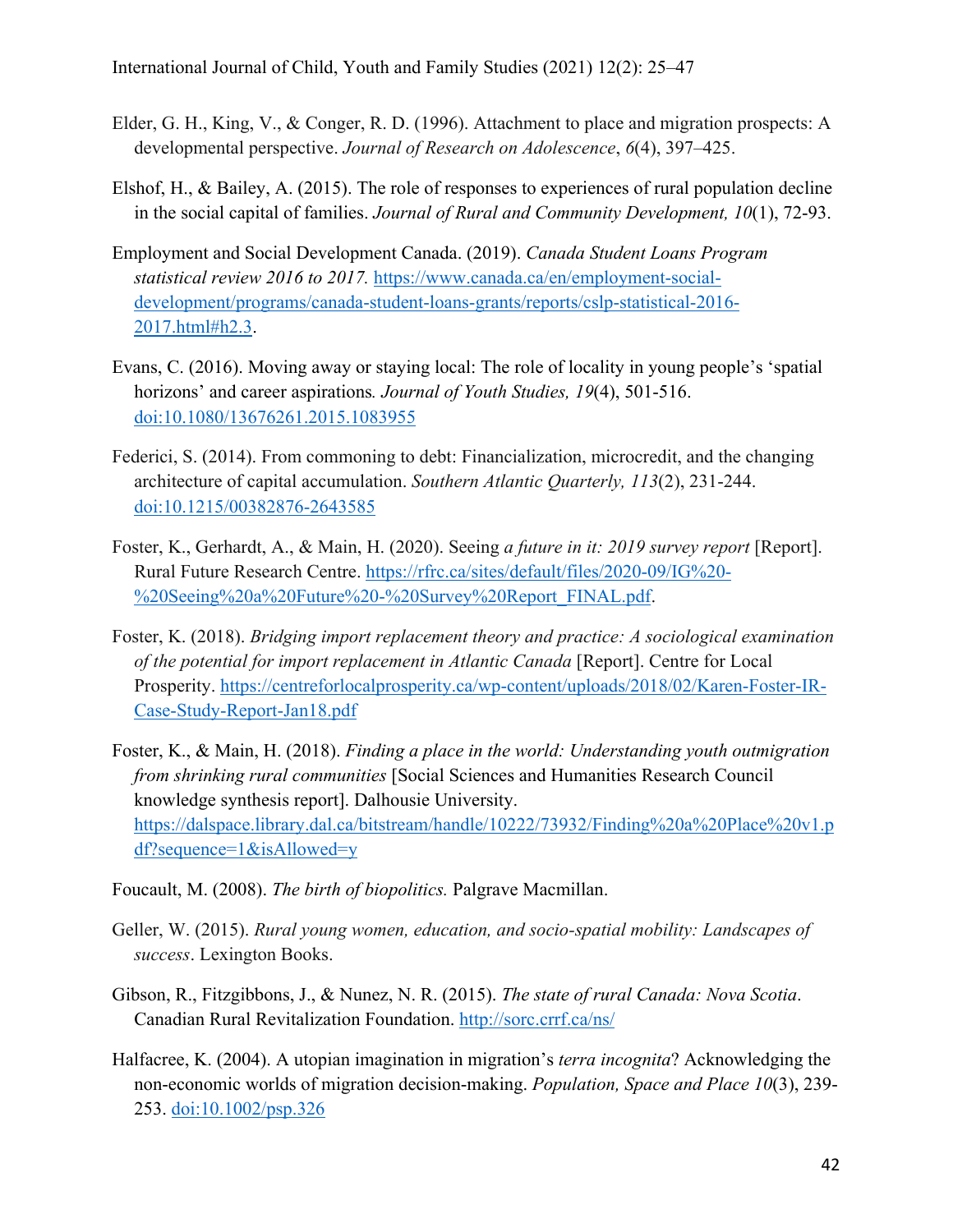- Harling Stalker, L., & Phyne, J. (2014). The social impact of out-migration: A case study from rural and small town Nova Scotia, Canada. *Journal of Rural and Community Development 9*(3), 203–226.
- Harvey, D. (2007). *A brief history of neoliberalism.* Oxford University Press.
- Hektner, J. (1995). When moving up implies moving out: Rural adolescent conflict in the transition to adulthood. *Journal of Research in Rural Education*, *11*(1), 3–14.
- Ibbitson, J. (2015, March 20). How the Maritimes became Canada's incredible shrinking region. *The Globe and Mail.* http://www.theglobeandmail.com/news/national/how-the-maritimesbecame-canadas-incredible-shrinking-region/article23554298/
- Johannson, M. (2016). Young women and rural exodus Swedish experiences. *Journal of Rural Studies 43*, 291-300. doi:10.1016/j.jrurstud.2015.04.002
- Jones, G. (1999). "The same people in the same places"? Socio-spatial identities and migration in youth. *Sociology, 33*(1), 1-22. doi:10.1177/S0038038599000012
- Khan, F. I. (2015). *Overeducation as a determinant of migrating out of a province*. [Honours thesis, Saint Mary's University]. http://library2.smu.ca/handle/01/26290#.XsVDEBNKhp9
- Kirwan, S., Dawney, L., & Walker, R. (2019). 'Choose your moments': Discipline and speculation in the indebted every day. In M. Featherstone (Ed.), *The Sociology of Debt* (pp. 119-144). Policy Press. doi:10.1332/policypress/9781447339526.003.0006
- Kotsko, A. (2018). *Neoliberalism's demons: On the political theology of late capital.* Stanford University Press.
- Lazzarato, M. (2012). *The making of the indebted man: An essay on the neoliberal condition*. Semiotext(e).
- Lazzarato, M. (2015). *Governing by debt*. Semiotext(e).
- LeBaron, G., & Roberts, A. (2012). Confining social insecurity: Neoliberalism and the rise of the 21st century debtors' prison. *Politics & Gender, 8*(1), 25–49. doi:10.1017/S1743923X12000062
- Leyshon, M. (2008). The betweenness of being a rural youth: inclusive and exclusive lifestyles. *Social and Cultural Geography, 9*(1), 1–26. doi:10.1080/14649360701789535
- Looker, D., & Naylor, T. D. (2009). "At risk" of being rural? The experience of rural youth in a risk society. *Journal of Rural and Community Development*, *4*(2), 39–64.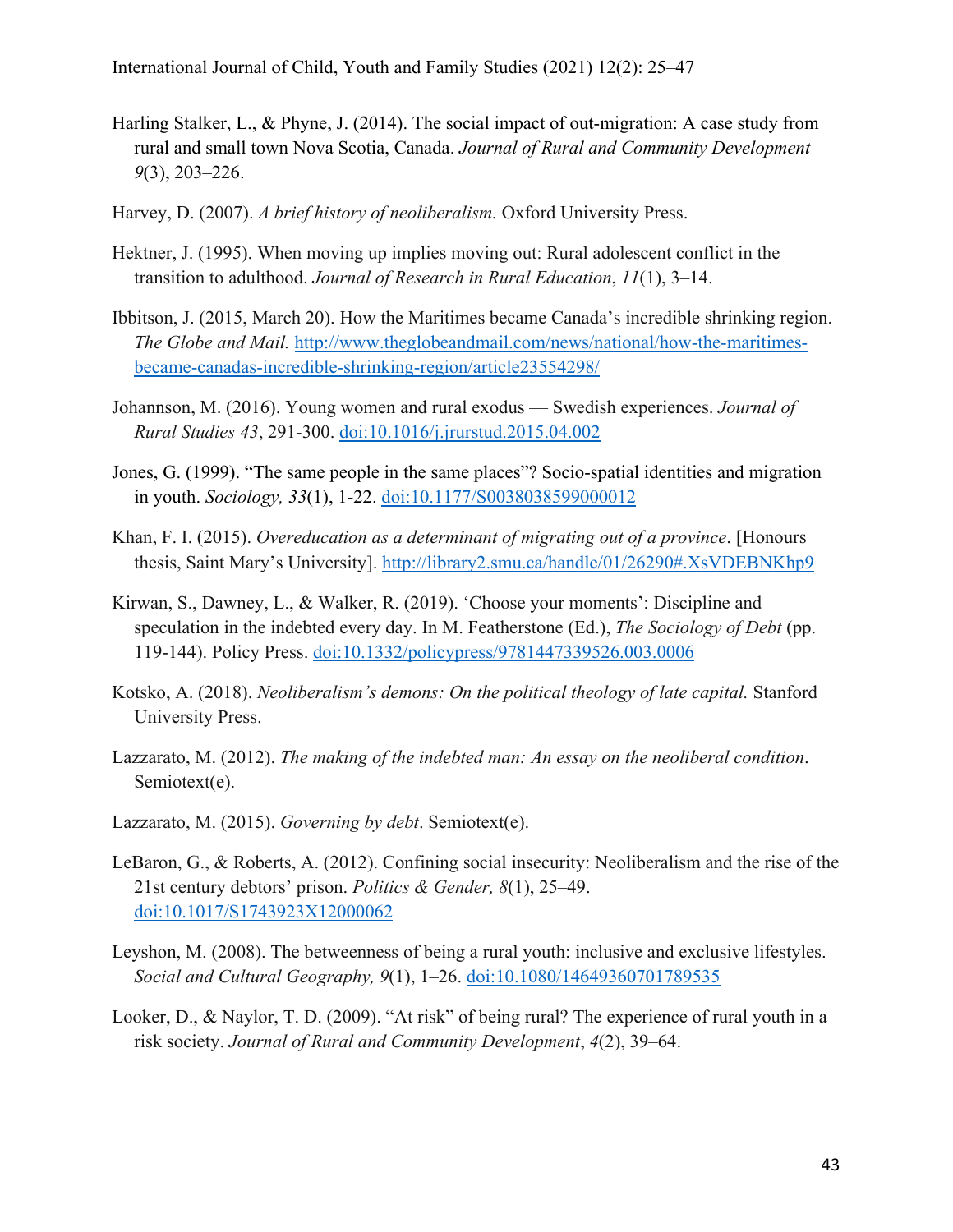- Measham, T. G., & Fleming, D. A. (2014). Impacts of unconventional gas development on rural community decline. *Journal of Rural Studies*, *36*, 376–385. doi:10.1016/j.jrurstud.2014.04.003
- Ní Laoire, C. (2000). Conceptualising Irish rural youth migration: A biographical approach. *International Journal of Population Geography*, *6*(3), 229–243. doi:10.1002/1099- 1220(200005/06)6%3A3<229%3A%3AAID-IJPG185>3.0.CO%3B2-R
- Norman, M. E., & Power, N. G. (2015). Stuck between 'the rock' and a hard place: Rural crisis and re-imagining rural Newfoundland feminine subjectivities. *Gender, Place & Culture, 22*(1), 50–66. doi:10.1080/0966369X.2013.855707
- Petrin, R. A., Schafft, K. A., & Meece, J. L. (2014). Educational sorting and residential aspirations among rural high school students: What are the contributions of schools and educators to rural brain drain? *American Educational Research Journal*, *51*(2), 294–326. doi:10.3102/0002831214527493
- Power, N. G., & Norman, M. E. (2019). Re-inscribing gender relations through employment related geographical mobility: The case of Newfoundland youth in resource extraction. *Canadian Journal of Sociology,* 44(3), 283-308. doi:10.29173/cjs29599
- Punch, S., & Sugden, F. (2013). Work, education and out-migration among children and youth in upland Asia: Changing patterns of labour and ecological knowledge in an era of globalisation. *Local Environment*, *18*(3), 255–270. doi:10.1080/13549839.2012.716410
- Rauhut, D., & Littke, H. (2016). 'A one way ticket to the city, please!' On young women leaving the Swedish peripheral region Västernorrland. *Journal of Rural Studies, 43*, 301–310. doi:10.1016/j.jrurstud.2015.05.003
- Rosa, H. (2019). *Resonance: A sociology of our relationship to the world*. John Wiley & Sons.
- San Antonio, D. M. (2016). The complex decision-making processes of rural emerging adults: Counseling beyond dualism. *Peabody Journal of Education, 91*(2), 246-269. doi:10.1080/0161956X.2016.1151749
- Saulnier, C. (2018). *Working for a living, not living for work: Living wages in the Maritimes 2018* [Report]. Canadian Centre for Policy Alternatives. https://www.policyalternatives.ca/sites/default/files/uploads/publications/Nova%20Scotia%20 Office/2019/05/Living%20wage%20for%20St%20Johns.pdf
- Saulnier, C. (2019). *A living wage for St. John's, Newfoundland and Labrador* [Report]. Canadian Centre for Policy Alternatives. https://www.policyalternatives.ca//publications/reports/living-wage-st-johns-newfoundlandand-labrador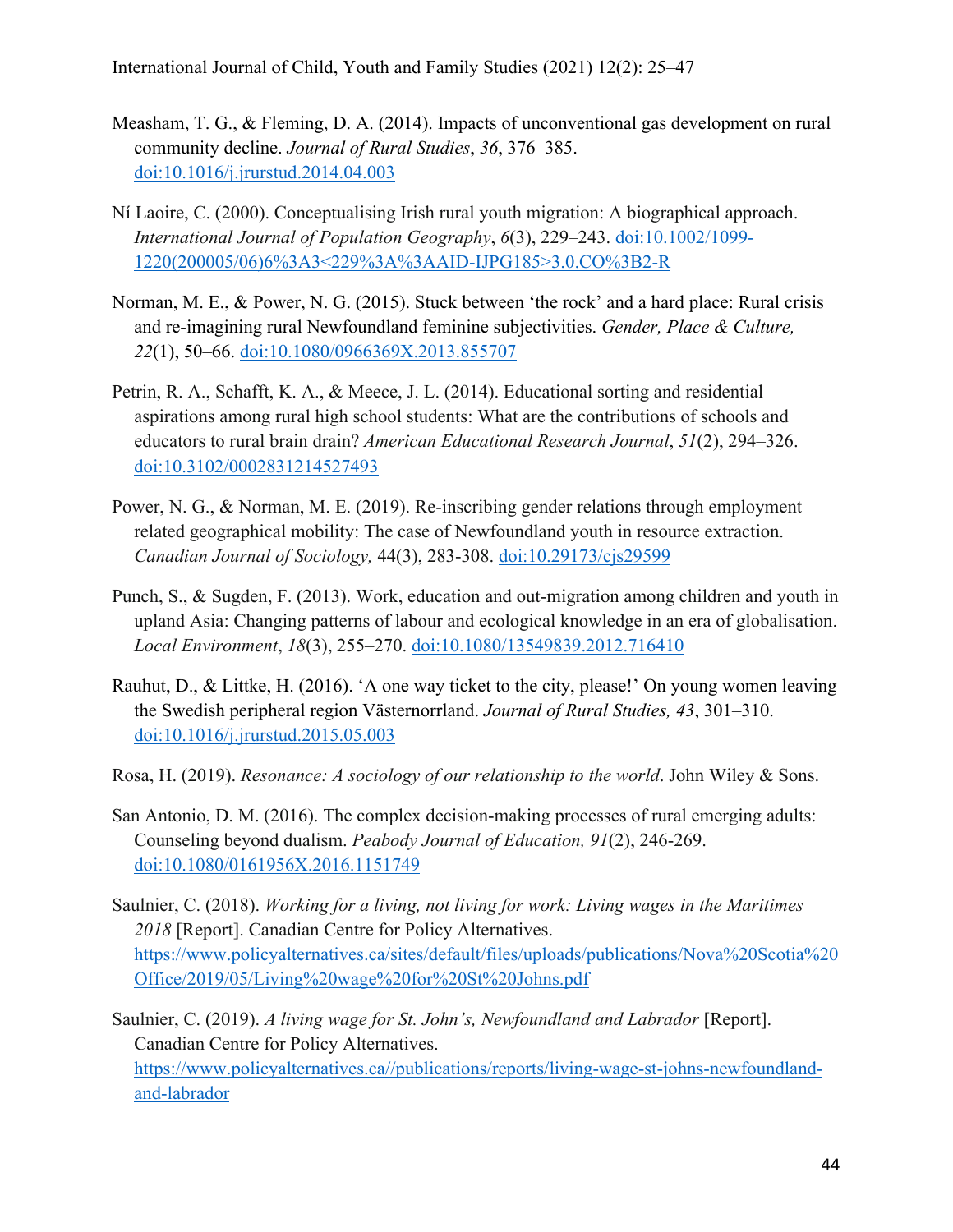- Sherman, J., & Sage, R. (2011). Sending off all your good treasures: Rural schools, brain-drain, and community survival in the wake of economic collapse. *Journal of Research in Rural Education (Online)*, *26*(11), 1.
- Soderberg, S. (2014). *Debtfare states and the poverty industry: Money, discipline and the surplus population.* Routledge.
- Statistics Canada. (2016). *Census Profile, 2016 Census* [New Brunswick, Newfoundland, Nova Scotia, Prince Edward Island]*.* https://www12.statcan.gc.ca/census-recensement/2016/dppd/prof/index.cfm?Lang=E
- Statistics Canada. (2020). *Demographic estimates by age and sex, provinces and territories.*  https://www150.statcan.gc.ca/n1/pub/71-607-x/71-607-x2020018-eng.htm.
- Theodori, A. E., & Theodori, G. L. (2015). The influences of community attachment, sense of community, and educational aspirations upon the migration intentions of rural youth in Texas. *Community Development*, *46*(4), 380–391. doi:10.1080/15575330.2015.1062035
- Tran, K., & Colman, R. (2008). *Financial security and debt in Atlantic Canada.* Report prepared for the Genuine Progress Index for Atlantic Canada. http://www.gpiatlantic.org/pdf/livstand/finsec.pdf
- Williams, B. (2004). *Debt for sale: A social history of the credit trap.* University of Pennsylvania Press.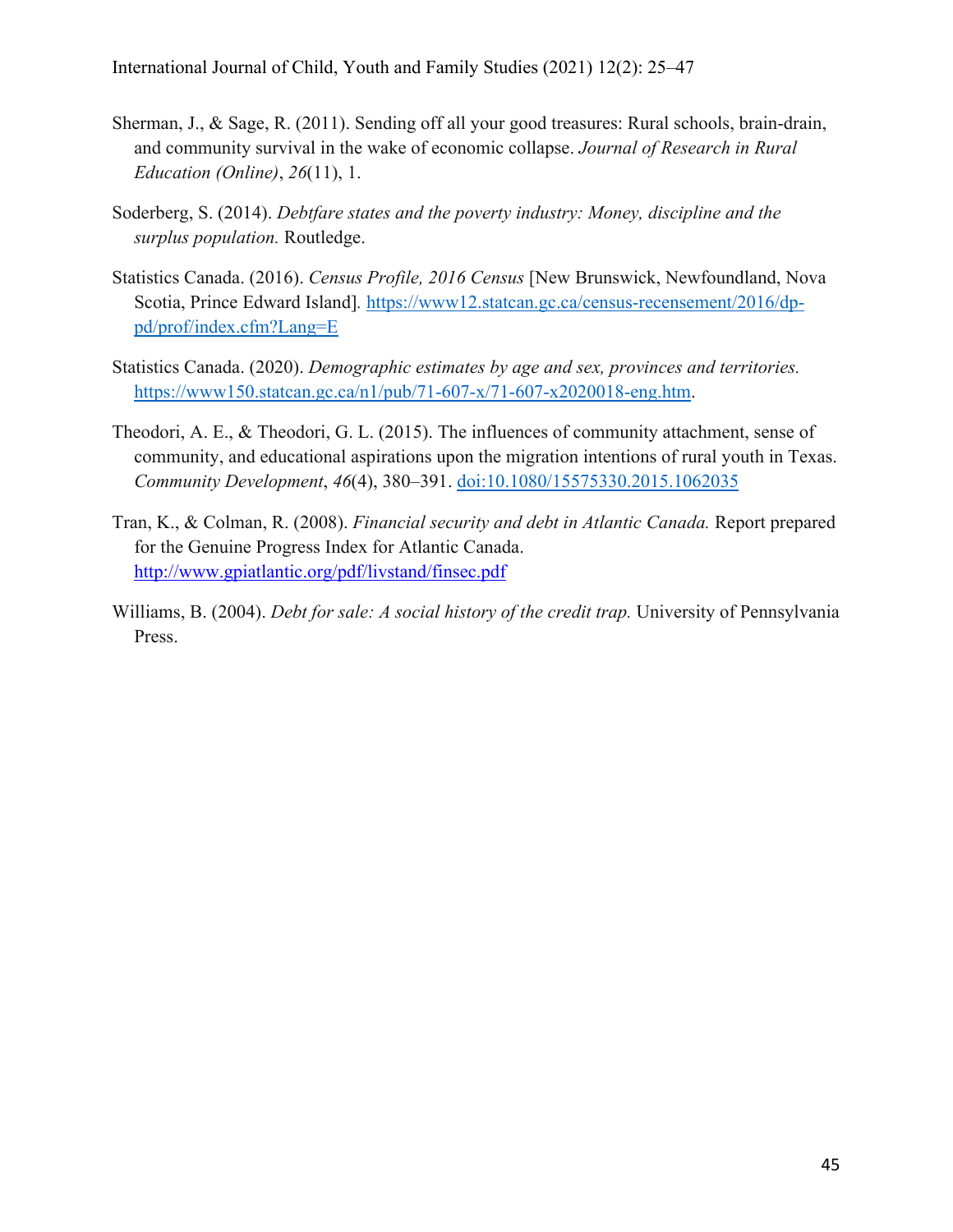# **Appendix**

|                          | NB     | NB      | NL     | NL             | <b>NS</b> | <b>NS</b>      | PEI    | PEI     |
|--------------------------|--------|---------|--------|----------------|-----------|----------------|--------|---------|
|                          | Sample | StatCan | Sample | <b>StatCan</b> | Sample    | <b>StatCan</b> | Sample | StatCan |
| Demographic trait        | $(\%)$ | $(\%)$  | $(\%)$ | $(\%)$         | $(\%)$    | $(\%)$         | $(\%)$ | $(\%)$  |
| <b>Employment Status</b> |        |         |        |                |           |                |        |         |
| Employed                 | 49.85  | 54.70%  | 46.82  | 49.50          | 43.29     | 55.20          | 41.27  | 58.20   |
| Unemployed               | 12.61  | 11.20   | 10.98  | 15.60          | 9.71      | 10.00          | 4.76   | 12.30   |
| Retired                  | 37.54  | N/A     | 42.20  | N/A            | 47.00     | N/A            | 53.97  | N/A     |
| Gender                   |        |         |        |                |           |                |        |         |
| Male                     | 39.30  | 48.50   | 42.77  | 48.40          | 40.03     | 47.90          | 41.27  | 48.90   |
| Female                   | 60.70  | 51.40   | 57.23  | 51.50          | 59.97     | 52.10          | 59.73  | 51.10   |
| Age                      |        |         |        |                |           |                |        |         |
| $15 - 24$                | 4.69   | 12.50   | 4.62   | 12.20          | 2.29      | 13.50          | 3.17   | 14.20   |
| 25-29                    | 3.52   | 6.16    | 1.73   | 6.30           | 2.86      | 6.80           | 1.59   | 6.30    |
| 30-39                    | 12.32  | 13.40   | 9.25   | 13.50          | 6.57      | 13.00          | 7.94   | 13.20   |
| 40-49                    | 13.49  | 15.60   | 13.29  | 16.30          | 11.57     | 15.09          | 11.11  | 15.20   |
| 50-59                    | 19.06  | 19.01   | 23.12  | 19.10          | 20.00     | 19.10          | 12.70  | 18.70   |
| 60-69                    | 25.51  | 17.20   | 27.17  | 17.80          | 29.71     | 16.80          | 34.92  | 17.00   |
| 70-79                    | 16.72  | 9.50    | 16.76  | 9.60           | 20.00     | 9.50           | 15.87  | 9.40    |
| 80-89                    | 4.11   | 4.30    | 3.47   | 3.70           | 6.00      | 4.30           | 11.11  | 4.30    |
| Over 90                  | 0.00   | 1.03    | 0.00   | 0.62           | 0.71      | 1.03           | 0.47   | 0.92    |

Table 4. *Descriptive Sample Statistics by Atlantic Canadian Provinces and Statistics Canada 2016 Census Data for Sampled Provinces*

*Note.* Sample data taken from Seeing a Future Dataset 2019. StatCan data from Statistics Canada Census Profiles (2016) New Brunswick, Newfoundland, Nova Scotia & Prince Edward Island